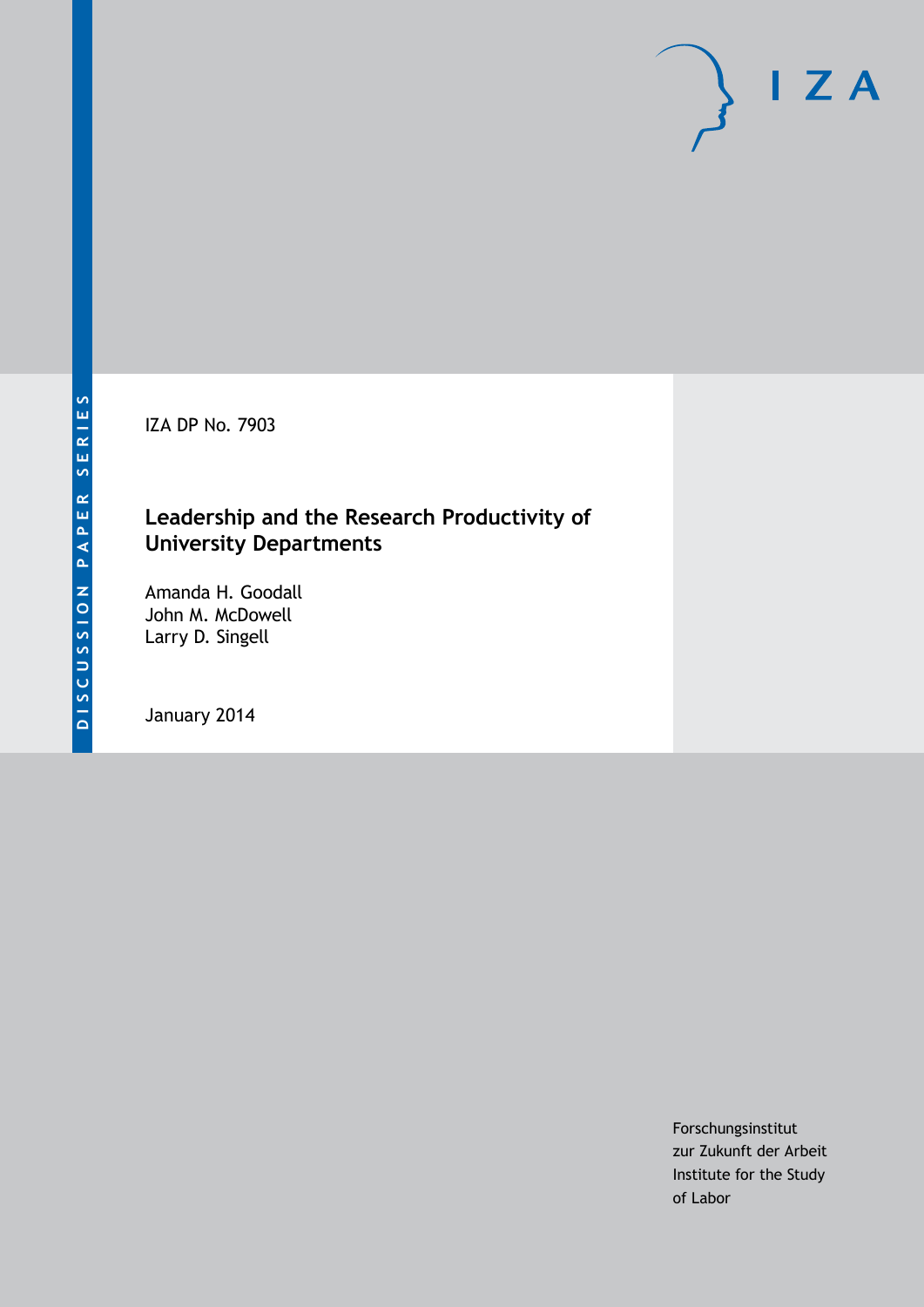# **Leadership and the Research Productivity of University Departments**

## **Amanda H. Goodall**

*Cass Business School, City University London and IZA*

## **John M. McDowell**

*Arizona State University*

## **Larry D. Singell**

*University of Indiana Bloomington*

Discussion Paper No. 7903 January 2014

IZA

P.O. Box 7240 53072 Bonn Germany

Phone: +49-228-3894-0 Fax: +49-228-3894-180 E-mail: [iza@iza.org](mailto:iza@iza.org)

Any opinions expressed here are those of the author(s) and not those of IZA. Research published in this series may include views on policy, but the institute itself takes no institutional policy positions. The IZA research network is committed to the IZA Guiding Principles of Research Integrity.

The Institute for the Study of Labor (IZA) in Bonn is a local and virtual international research center and a place of communication between science, politics and business. IZA is an independent nonprofit organization supported by Deutsche Post Foundation. The center is associated with the University of Bonn and offers a stimulating research environment through its international network, workshops and conferences, data service, project support, research visits and doctoral program. IZA engages in (i) original and internationally competitive research in all fields of labor economics, (ii) development of policy concepts, and (iii) dissemination of research results and concepts to the interested public.

<span id="page-1-0"></span>IZA Discussion Papers often represent preliminary work and are circulated to encourage discussion. Citation of such a paper should account for its provisional character. A revised version may be available directly from the author.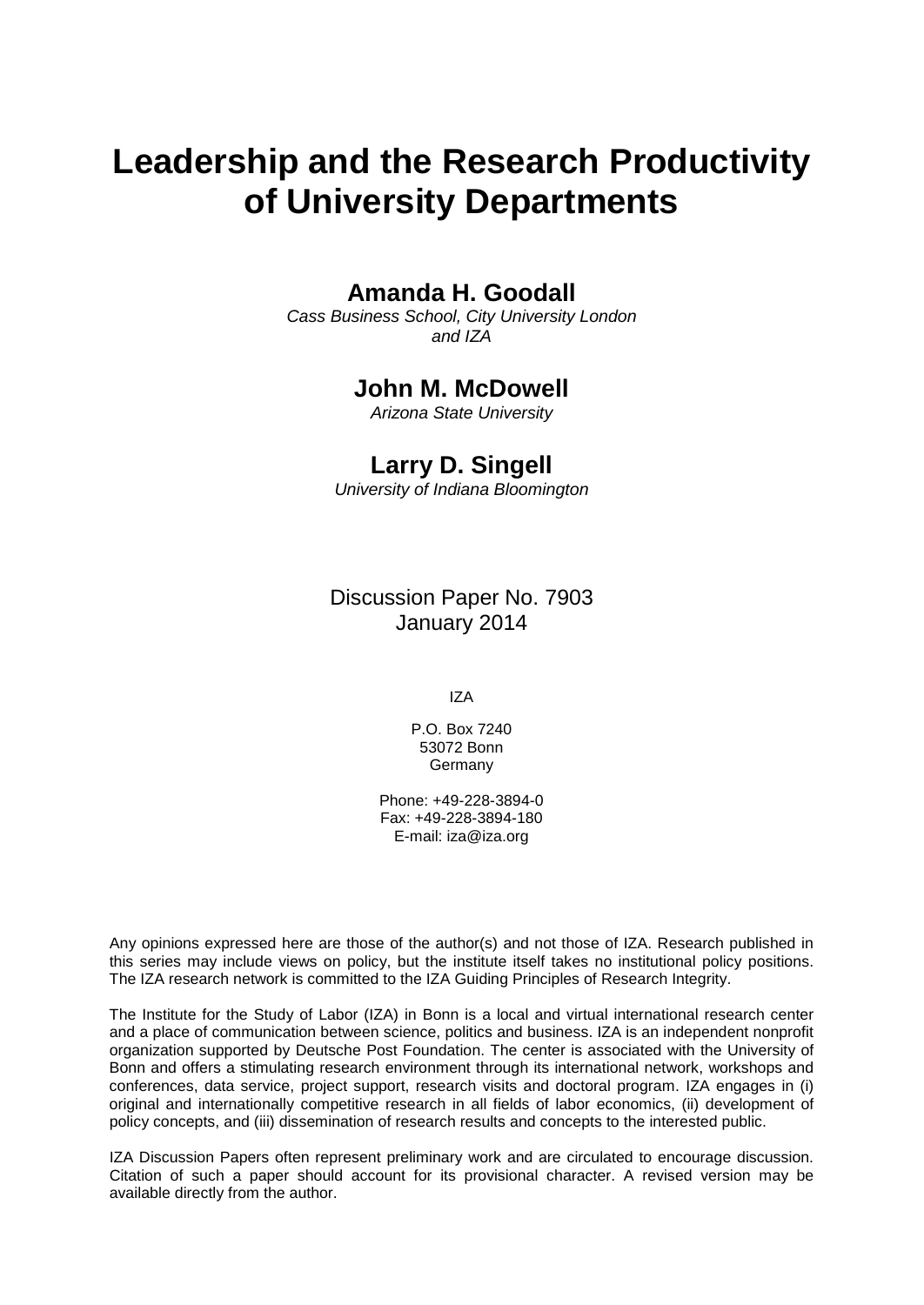IZA Discussion Paper No. 7903 January 2014

## **ABSTRACT**

## **Leadership and the Research Productivity of University Departments[\\*](#page-1-0)**

Much of human knowledge is produced in the world's university departments. There is little scientific evidence, however, about how those hundreds of thousands of departments are best organized and led. This study hand-collects longitudinal data on departmental chairpersons in 58 US universities over a 15-year period. There is one robust predictor of a department's future research output. After adjustment for a range of personal and institutional characteristics, departmental research productivity improves when the incoming department Chair's publications are highly cited. A one SD increase in citations is associated with a 0.5 SD later rise in departmental productivity. By contrast, the quality-weighted publication record per se of the incoming Chair has no predictive power.

JEL Classification: I12, I23, M51, M54

Keywords: scientific productivity, department chairs, expert leaders

Corresponding author:

Amanda H. Goodall Department of Management Cass Business School City University London 106 Bunhill Row, room 4094 London EC1Y 8TZ United Kingdom E-mail: [amanda@amandagoodall.com](mailto:amanda@amandagoodall.com)

We would like to thank Dan Hamermesh, Andrew Oswald, and Gerard Pfann for helpful suggestions, and Andrea Lockhart for research assistance.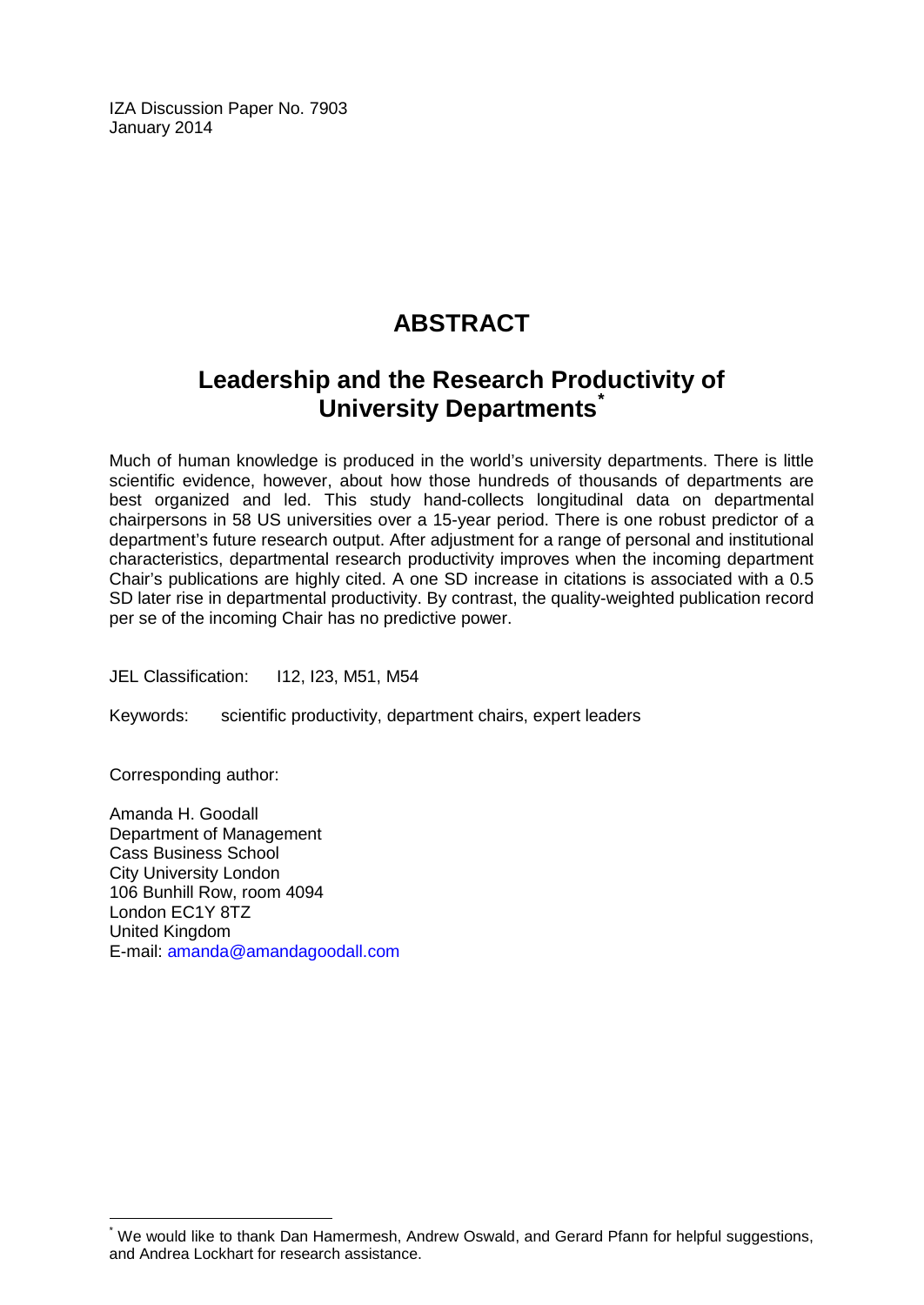#### **1. INTRODUCTION**

The advancement of scientific knowledge is the primary responsibility of approximately 300,000 academic departments housed in more than  $20,000$  universities worldwide<sup>1</sup>, yet relatively little is known about the factors that determine the productivity of those departments. We provide the first longitudinal evidence consistent with the hypothesis that the characteristics of an incoming chairperson may have an influence upon the subsequent research production of his or her university department. An incoming individual's citations are found to be a strong predictor of later departmental productivity. In contrast, the appointment of a highly-published scholar is in itself not longitudinally predictive of later organizational success.  $2$ 

Chairs (or 'Heads of Department') play a central role in the academic departments that make up universities. They manage daily operations, hire faculty and professional staff, and work closely with senior university administrators, most of whom were themselves once departmental heads. However, because faculty often view the position as a poisoned chalice, these chairpersons can be reluctant leaders, who are selected through moral persuasion and a rotation system that sometimes depends as much on a scholar's age as aptitude for the job (Clotfelter & Rothschild, 1993; Ehrenberg, 1999).

The aim of this study is to examine the statistical links, in the spirit of Granger causality, between the characteristics of incoming Chairs and the later scientific productivity of their departments. First, data are collected on 169 chairpersons in 58 US university departments over nearly two decades, for one of the largest university disciplines, and one that sits between the mathematical sciences and non-mathematical social sciences, namely, the field of Economics. Second, over the course of several years, measures of subsequent departmental research success

<sup>&</sup>lt;sup>1</sup> Cybermetrics Lab, Consejo Superior de Investigaciones Científicas (CSIC), Spain.

<span id="page-3-1"></span><span id="page-3-0"></span><sup>&</sup>lt;sup>2</sup> We caution the reader from the outset that our study is not able to establish causality in the way a randomized controlled trial can (Antonakis, Bendahan, Jacquart & Lalive, 2010). It is instead in the spirit of the 'prospective' analysis common in medical science. We return to this issue below.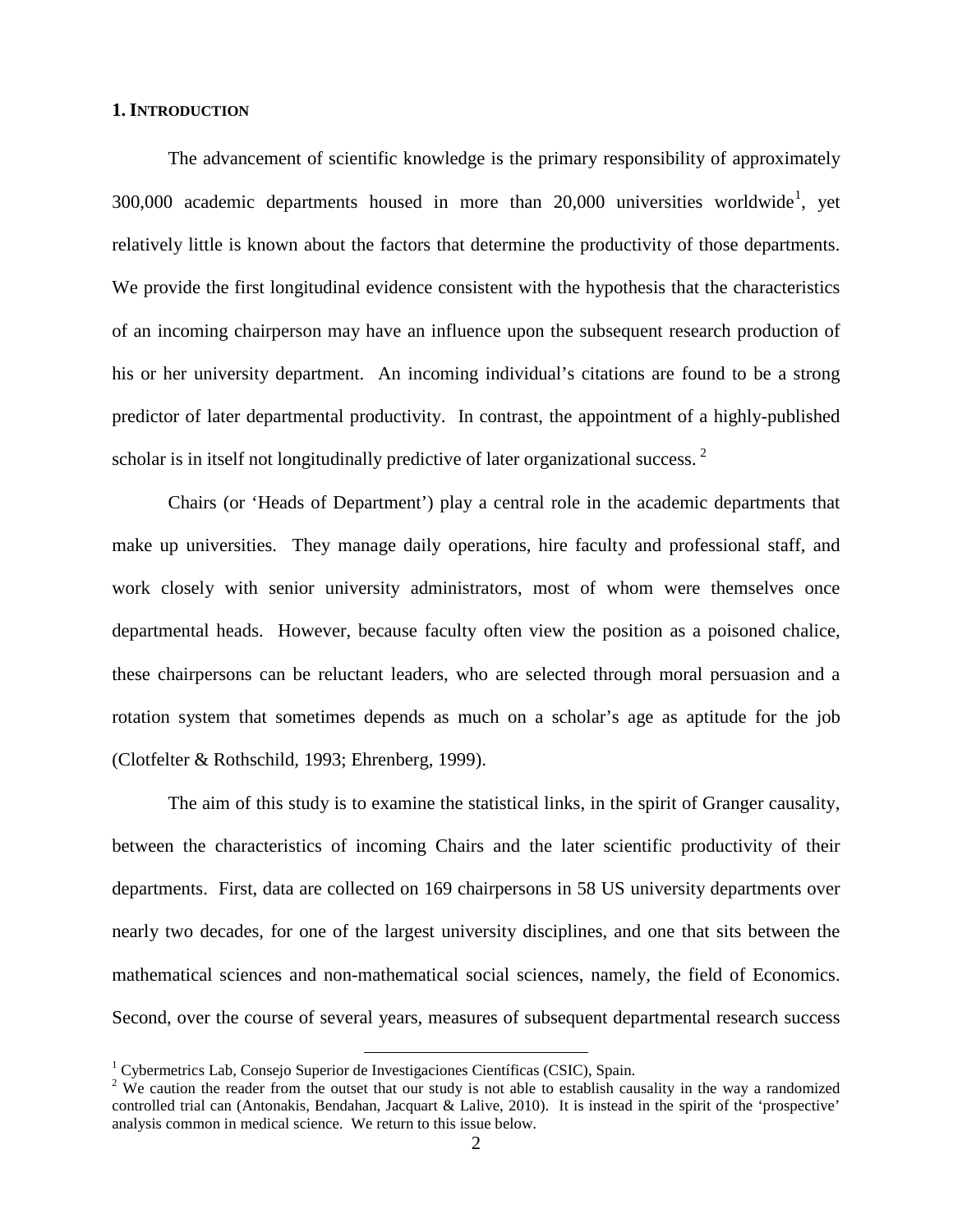were carefully collected and checked using diverse websites and extensive hard-copy materials. The dependent variable in the regression equations is the change in Economics departments' research output, after the Chair has been appointed, which is constructed as a measure of the relative improvement in departmental productivity. Several independent variables are controlled for, including institutional variables such as income and federal grants, and Chairs' other characteristics, such as their gender, experience and publications. The results suggest a concave relationship between a Chair's citations and the subsequent department performance.

In the next section of this paper we connect the study with the relevant literature and propose a testable hypothesis. The data and descriptive statistics are presented in Section 3, and the econometric analyses and results follow in Section 4. Finally, in Section 5 we revisit the literature and discuss possible explanations for our results.

#### **2. BACKGROUND AND HYPOTHESES**

There is a growing research literature on the nature of scientific production and the importance of effective leadership in its success<sup>[3](#page-3-1)</sup>. Recent work suggests that the management of research enterprise has become more complex as modern scientific study is increasingly produced by teams, that have grown in size, are more likely to involve multi-university collaborations, and are ever more geographically dispersed (Adams, Black, Clemmons & Stephan, 2005; Wuchty, Jones & Uzzi, 2007; Jones, Wuchty & Uzzi, 2008). It is not surprising then that management practices, such as rewards and incentives, and research evaluation processes, are found to be associated with the performance of research teams (see Van der Weijden, de Gilder, Groenewegen & Klasen, 2008). Academic departments frequently house

<span id="page-4-0"></span><sup>&</sup>lt;sup>3</sup> Early studies that modern work builds on includes: Pelz, 1956; Andrews & Farris, 1967; Blume & Sinclair, 1973, among others.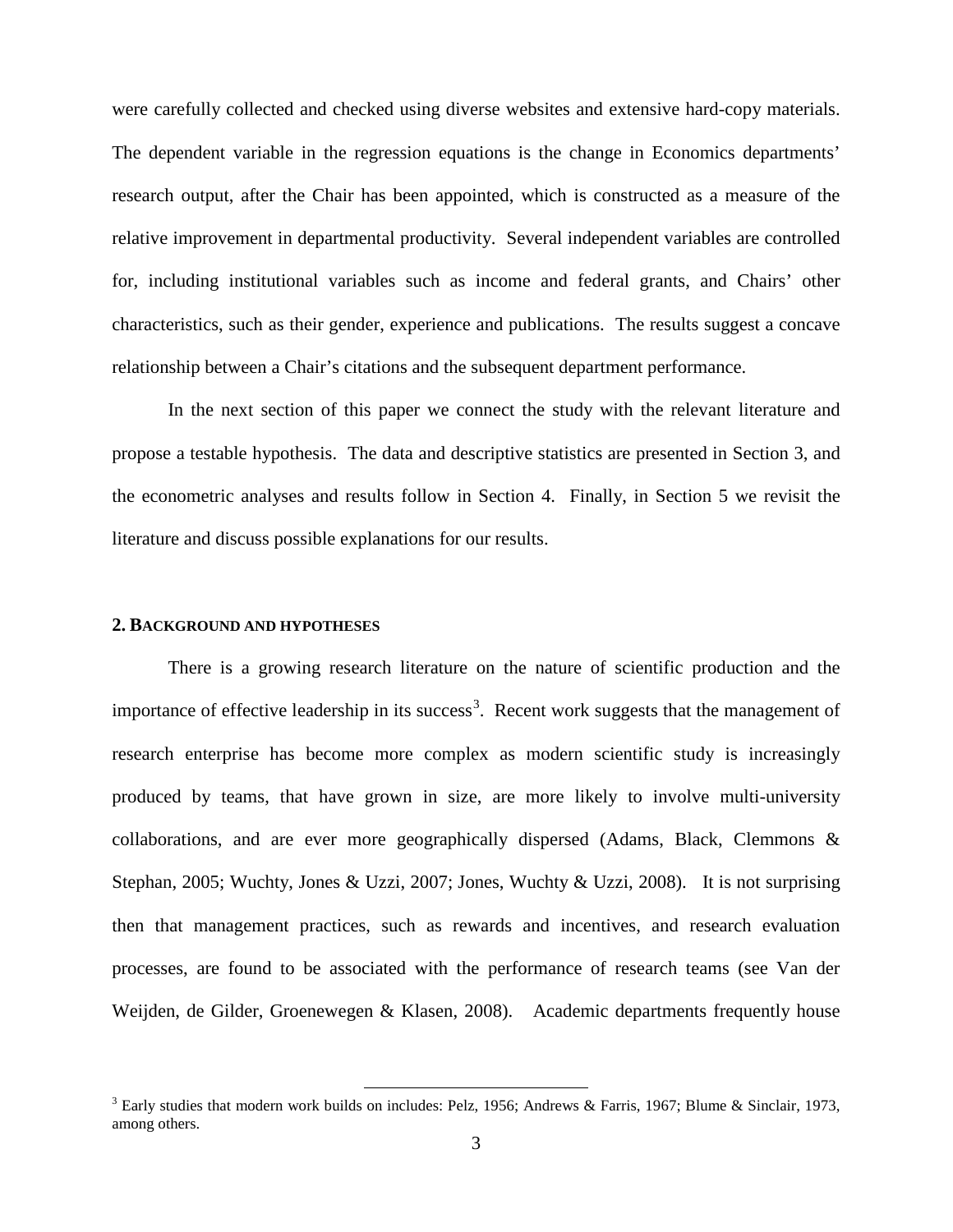many (ever-evolving) research teams and the head of these units must manage a larger, more heterogeneous group of faculty who have a broader mission than pure research.

The role of academic departments, and the Chairs who manage them, is particularly critical in research universities that tend to be decentralised with devolved powers going to departments. Their important function is highlighted in a new study that assesses the effect of management practices on the performance of universities (McCormack, Propper & Smith, 2013). McCormack, Propper & Smith (2013) examine management procedures in 112 UK universities using the measure of management quality tool developed by Bloom and Van Reenen (2007). McCormack and colleagues (2013) interview 248 department Chairs in the disciplines of Business, Computer Science, Psychology, and English. They find that the quality of management practices can be directly linked to better performance in both research and teaching. The result holds for all types of universities – research or teaching focused, new or old. Of particular relevance to our study is their finding that it is management practised at the level of academic departments, not by the centralised human resources, which matters most to research and teaching performance.

Beerkens (2013) reports a similar finding in Australian universities that have been subject to increased competition by government since the mid-1990s. She uses a research management index that aggregates a number of management practices at the institutional, school and individual level. She finds that universities with intensive research management systems are associated with greater research productivity.

Our study focuses on leadership. It is related in spirit to earlier longitudinal research on a panel of universities (Goodall, 2006, 2009a,b) that identified a relationship between the research productivity of a university president (over a lifetime) and the research performance of their institution (later decades). The presidents' study -- one that argued for the idea of 'expert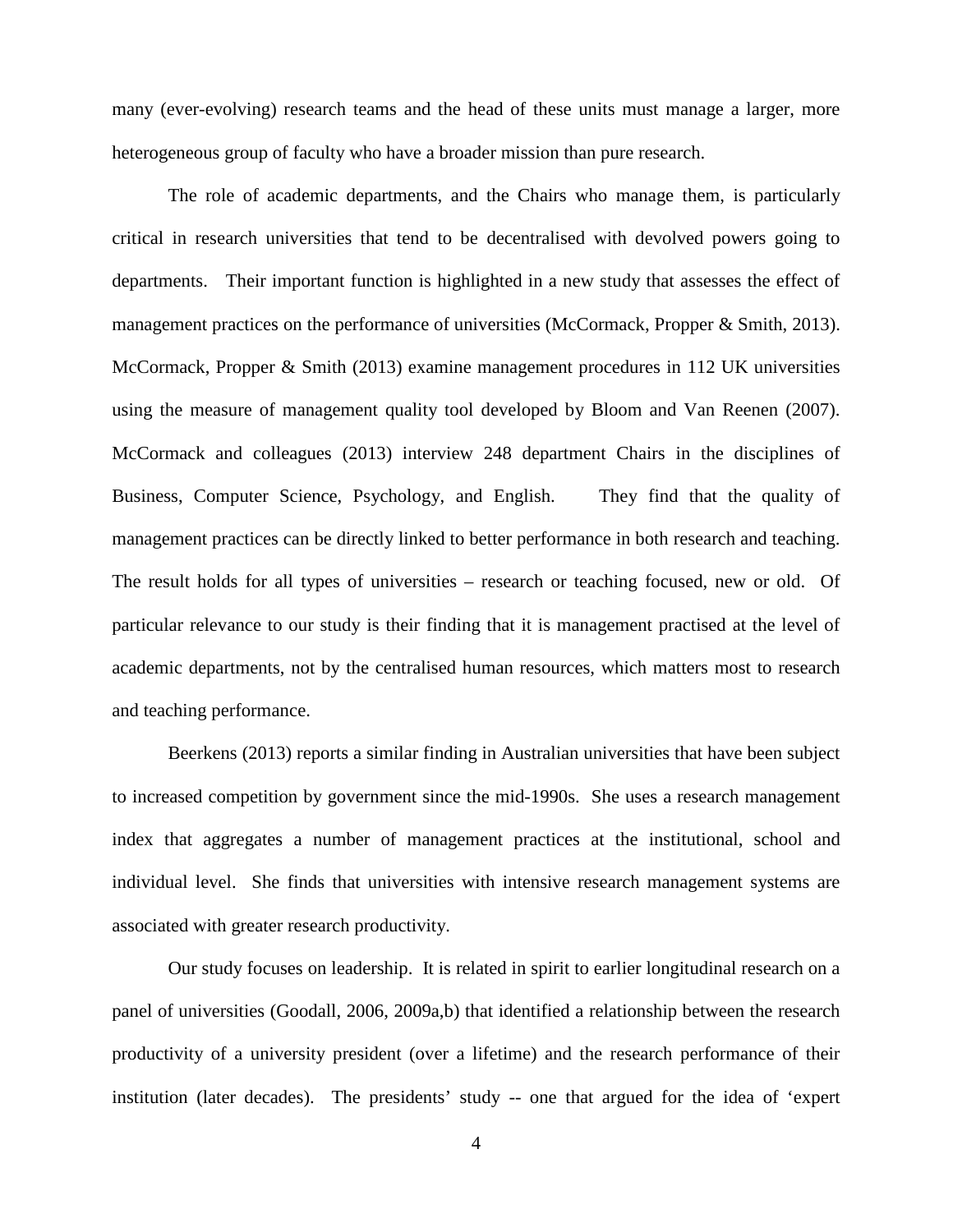leaders' -- found that presidents with higher levels of life-time citations were associated with universities that went on to perform the best.

Chairs generally serve at the discretion of a senior manager (e.g. dean, provost, president) and prior work suggests that there is a systematic pattern to who holds the position. For example, department chairs are disproportionately likely to be white and male, although women and minorities have recently been increasing in number (Carroll & Wolverton, 2004; Conrad, Carr, Knight, Renfrew, Dunn & Pololi, 2010). It is not unusual for senior administrators to select Chairs who have either undergone a decline in research productivity or made fewer research-specific investments over their careers (McDowell, Singell & Stater, 2009; McDowell, Singell & Stater, 2011), although it is less common in Tier 1 research universities that assign greater weight to the research productivity of potential departmental Chairs (Moore, Newman, & Turnbull. 2003; Ness & Samet, 2010, Ehrenberg, 1999). Our central research focus can be expressed in the following hypothesis.

*Hypothesis: Academic departments led by Chairs who have accomplished research careers are associated with improved research performance.*

#### **3. DATA AND BASIC STATISTICS**

Data are collected on 169 chairpersons in 58 US economics departments over a fifteenyear period, between 1995 and 2010. The independent variables in the regression equations include career and demographic information about each Chair, and our dependent variable includes measures of subsequent departmental research success. Variable definitions described below and presented in Table 1.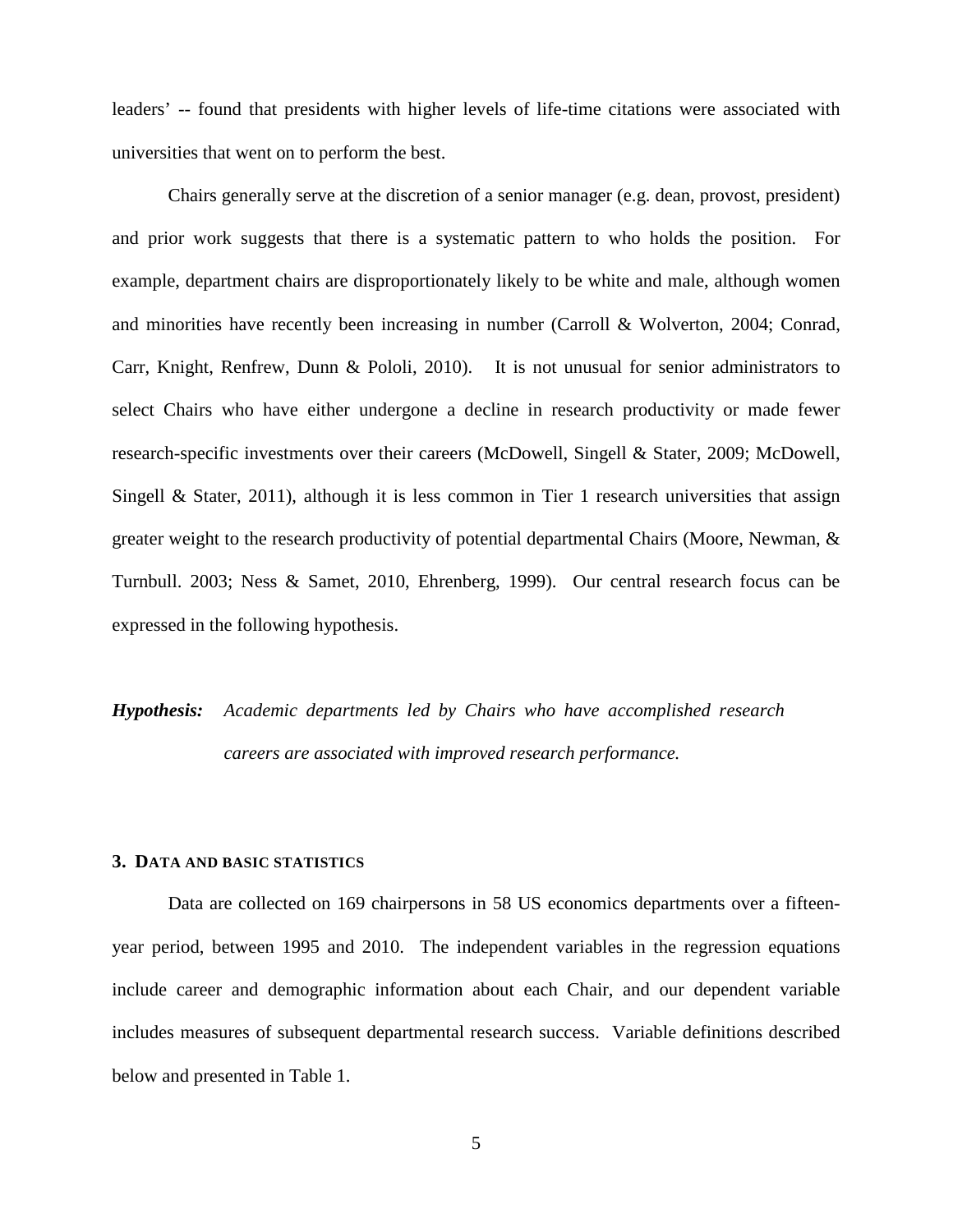#### (INSERT Table 1 HERE)

#### *3.1 Dependent Variable*

The dependent variable in the model is the change in Economics departments' research output after the Chair has been appointed, which is a measure of the relative improvement in departmental productivity (see Table 1: Variable Definitions). Specifically, departmental research success is calculated as the share of total US weighted Economics publications (i.e. 1/n and quality index) measured between the first year  $(t=0)$  of the Chair's appointment and the current year t, where research output in year t is measured by a 3-yr moving average in years t-1, t, and t+1. The dependent variable uses publications data (collected annually over the years 1995 through 2010) from 11 of the "most-selective" journals. These include: American Economic Review, Econometrica, Economic Journal, Economica, International Economic Review, Journal of Economic Theory, Journal of Monetary Economics, Journal of Political Economy, Quarterly Journal of Economics, Review of Economics and Statistics, and the Review of Economic Studies. Only data relating to full articles are collected, thus excluding comments, replies and other such shorter forms of communications.

Table 2 presents a ranking of Economics departments over the 15 years (1995-2010) using our dependent variable -- the mean annual research output of total weighted publications authored by individuals with an affiliation in a US Economics department. Six institutions included in Table 2 are not used in the empirical analysis because: a) no Chair was appointed after 1994 for which at least 3 years can be observed (Arizona State University and Ohio State); b) issues related to the availability of our university revenue variable, Integrated Postsecondary Education Data (Dartmouth and Rutgers); and c) there were no clearly delineated Economics departments (Caltech and Cornell).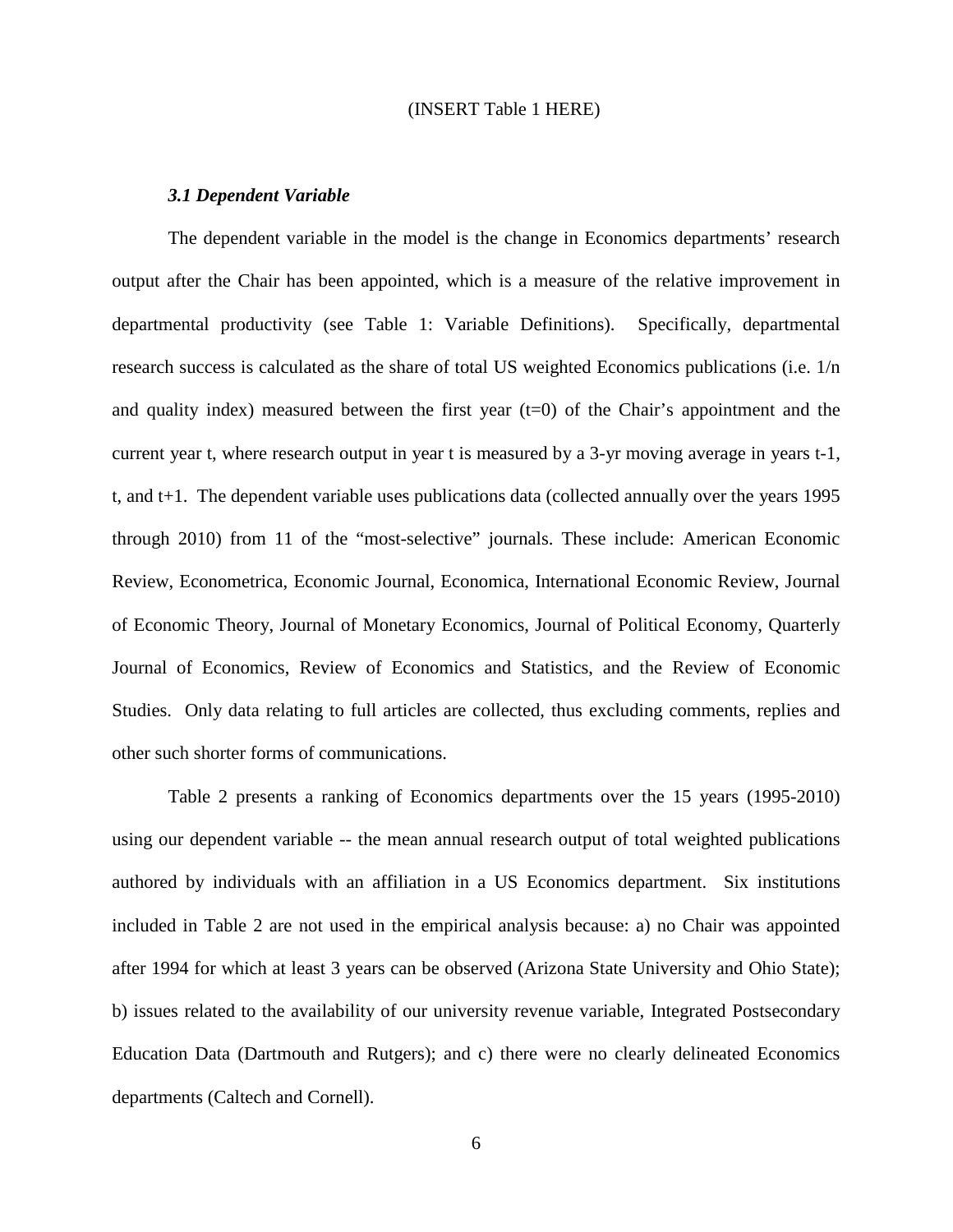#### (INSERT Table 2 HERE)

#### *3.2 Independent Variables*

Our independent variables include information about the Chairs and their intuitions (see Table 1). We include three measures for the Chair's research output, which is our key explanatory variable: Chair's citations represent the cumulative number of citations made to the Chair's five most highly cited articles published prior to his/her Chair appointment (measured as a citations total in the year 2012).

We also control for the number of years since each of the Chair's five most-cited papers were published (the total number of years are averaged). Finally, we include Chair's cumulative number of total weighted journal publications measured to year t. The weighted measures convert page counts to American Economic Association-equivalent pages, use the 1/n rule for co-authored articles, and apply a quality indexing using the journal "Impact Factors" provided in the various annual editions of the Social Sciences Journal Citation Reports.

Further information about Chairs' characteristics are included in the regressions: gender, whether they were foreign-born, their total experience measured as years since PhD, the years spent at each university, the number of institutions in which he or she had worked, and Chairs' fields.

Controls for the nature of each institution are also incorporated (see Table 1). These measure the department's research output at the start of the Chair's term, the size of each department (we include a proxy for the number of economics PhDs), and the wealth of each university. To capture trends in the US academic markets for economists, we include variables that measure the Chair's institution's share of economics publications that do not go to Economics departments (i.e. business schools), and the share of top publications assigned to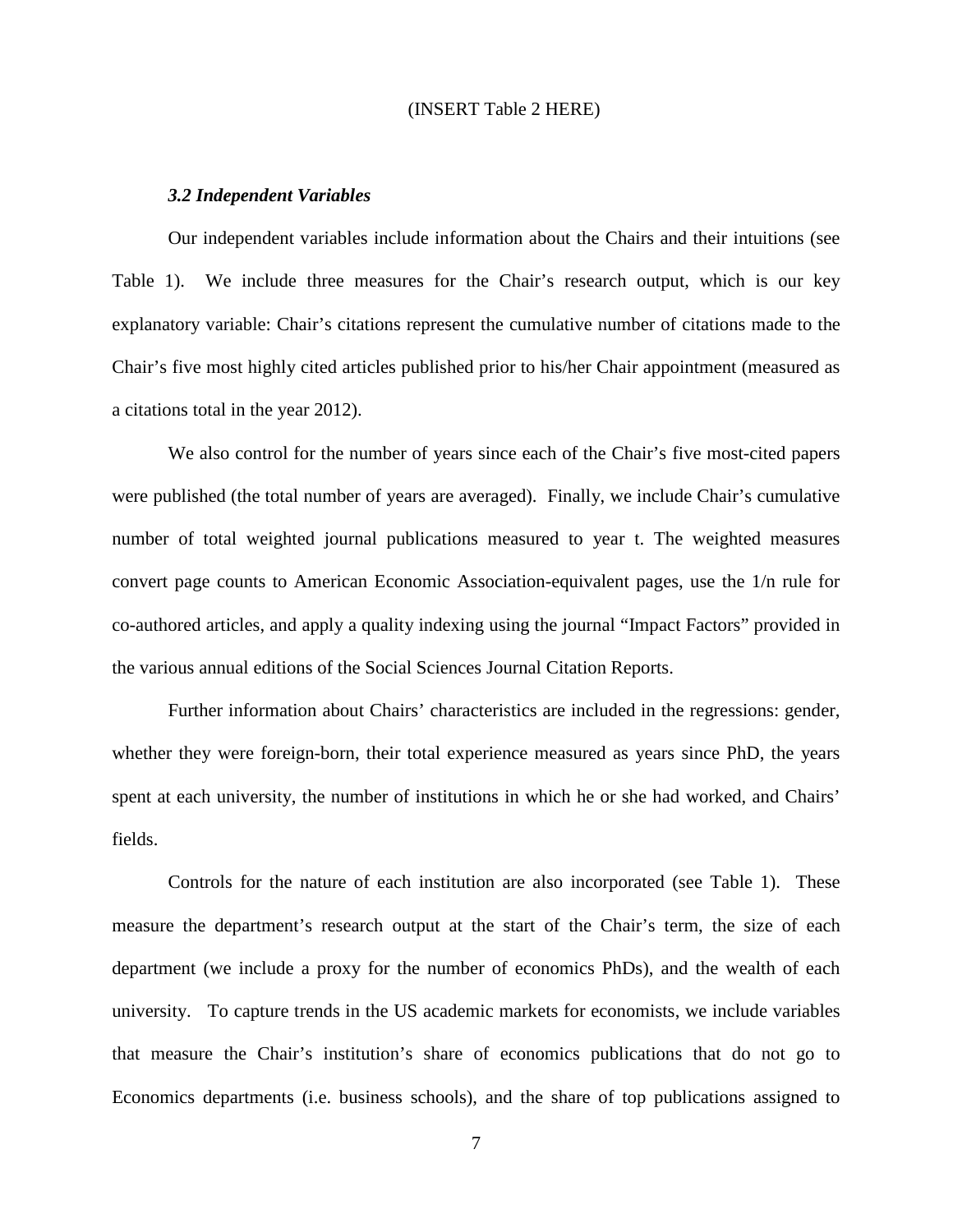authors not affiliated with a US Economics department. Finally, we include both a set of dichotomous variables indicating the Chair's research field (i.e. microeconomics, macroeconomics, history/thought, monetary, quantitative, public finance, international, agriculture/environmental, industrial organization, labor, other), and a set of dichotomous variables indicating the calendar year (i.e. 1995, 1996, 1997 … 2010).

#### (INSERT Table 3 HERE)

#### **4. ECONOMETRIC ANALYSIS AND RESULTS**

Summary statistics are presented in Table 3. Table 4 reports the study's key findings. Each rightward column introduces additional controls to a base specification in Column 1 that includes a quadratic in citations as well as the department's research output at the start of the chair's term. For reasons of brevity, the results are condensed into a single table (a number of alternative variants have been tested and are available upon request). Clustered standard errors are used for the reported t-statistics in parentheses.

In Model 1 of Table 4, a variable for Chair's citations is statistically significant at the 5% level; the coefficient is 0.0001 and the t-statistic is 2.12. The coefficient on the quadratic term (of -0.0624) is negative and significant at the 5% level. It follows that the relationship between a department's research output and a Chair's research citations is estimated to be concave from below.

#### (INSERT Table 4 HERE)

The curvature can be seen in Figure 1. Departmental performance, shown on the x-axis, maximizes when a Chair has approximately 9,100 citations. With a mean citation number of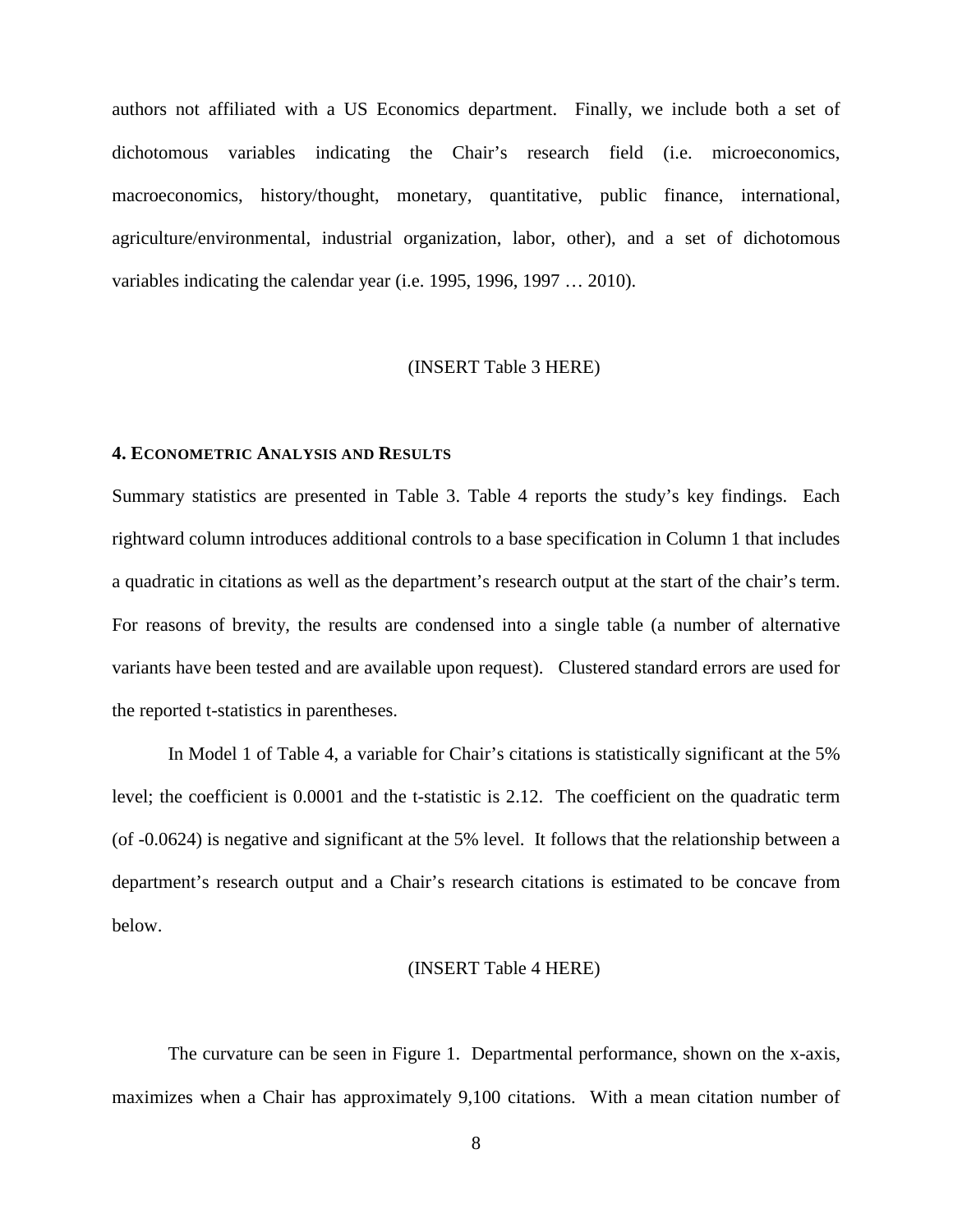2,153 and a standard deviation is 2,873, it is unclear how seriously this exact turning point itself should be treated as there are only 10 departmental heads who have citations in excess of 9,100 (Ioannidis, 2010). Nonetheless, the finding of some form of diminishing returns to a Chair's citations appears to be a robust statistical conclusion.<sup>[4](#page-4-0)</sup> Model 1 also suggests mild evidence that a department's research productivity may exhibit reversion to the mean. The coefficient on a department's research output at the start of a Chair's term is -0.0861 with a t-statistic of -1.86.

#### (INSERT Figure 1 HERE)

A natural hypothesis is that what matters is a department head's own publishing productivity. Thus, Model 2 introduces controls for the total number of weighted publications and the timing of citations. Importantly, the magnitude, sign, and significance of both the level and quadratic terms on Chair's citations are not affected by the introduction of these controls. Moreover, the coefficient on the level and quadratic terms for the total number of weighted publications are insignificant. This finding implies that it is not the quantity of papers published by a Chair that matters but instead the extent to which the Chair's work has been recognized through cited references to his or her research. In addition, the coefficient on the average number of years since each of the Chair's most-cited papers were published is insignificant and has no effect on the link between the person's citations and the department's research productivity.

Model 3 introduces demographic attributes and other aspects of a Chair's career into the empirical specification. Again, the broad conclusions with regard to the positive and diminishing effect of a Chair's citations on department research output remain, and there is some

<sup>&</sup>lt;sup>4</sup> We have experimented with other nonlinear functional forms.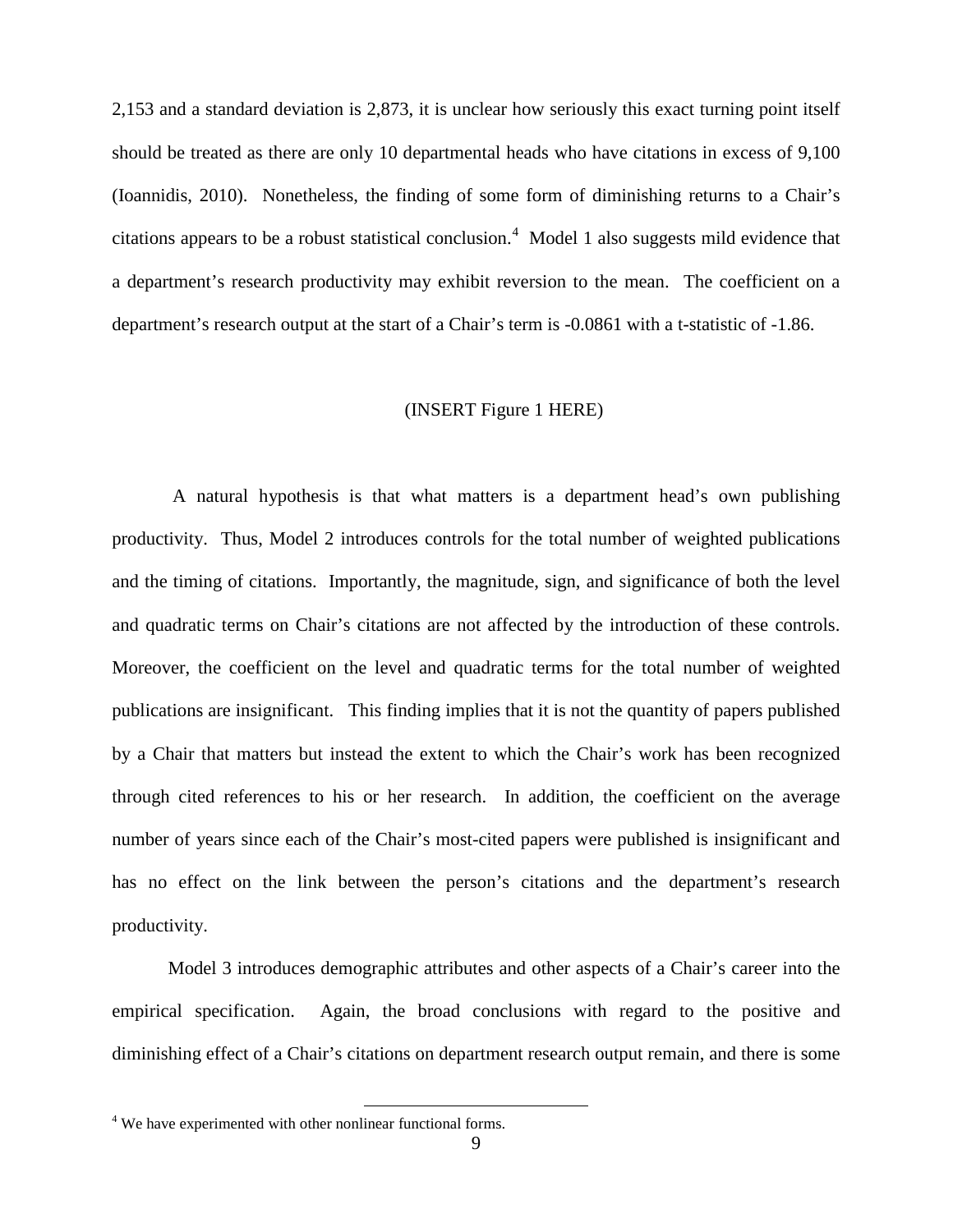evidence that the effect actually increases in magnitude and statistical significance. The coefficient is 0.0002, and the t-statistic is 2.89, significant at the 1% level. In addition, now the coefficient on the number of years since the Chair's most cited work is negative and significant at the 10% level, suggesting that Chairs whose reputation is built on more recent work are relatively more effective at improving a department's productivity.

The coefficients on most of the newly introduced controls in Model 3 are insignificant at traditional levels (i.e., the controls for gender, foreign-born, Chair's years at current university, and number of institutions where Chair has worked). However, there appears to be a non-linear, statistically significant effect associated with experience, suggesting a Chair's years since PhD has a positive net effect after approximately 20.5 years of experience. In other words, all else equal, the tradition of putting more senior faculty in the position of Chair is consistent with a raising of a department's research productivity, although the impact here is smaller relative to the quality of the Chair as measured by citations.

In Model 4 we include a number of variables to control for the size of the Economics department and for university characteristics (see Table 1: Variable Definitions). In general, the conclusions drawn from the previous models are unaltered, although the mean-reversion effect related to departmental productivity increases both in magnitude and significance in the more fully specified model. Many of the newly introduced institutional variables are significant at traditional levels. Specifically, the share of publications to non-US Economics departments has a significantly negative effect; articles that are published to authors outside the US Economics departments reduce the available pool. The institution's share of Economics publications that go to faculty based in non-Economics departments (e.g., business and policy schools) in the Chair's institution is significantly positive; this result suggests a possible complementarity between productive schools that hire economists and Economics departments. The Total Economics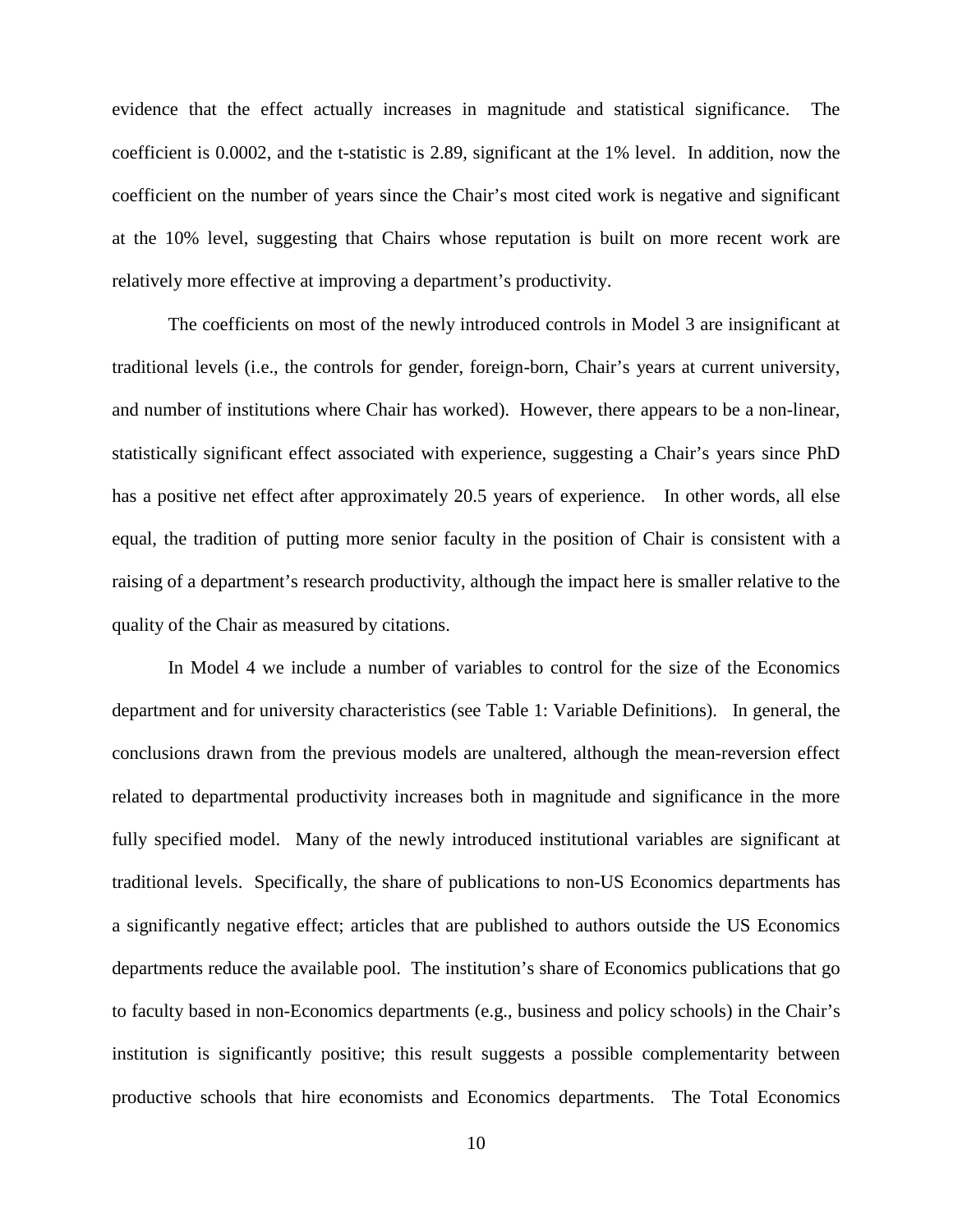PhDs granted at the Chair's university' measures the number of Economics PhDs conferred over the years 1995-2010, which is a proxy for the size of the department. As expected, the coefficient is positive and significant, which suggests that larger departments have higher overall productivity.

The final two variables introduced in Model 4 control for university income. They use data collected from the Integrated Postsecondary Education Data System (IPEDS). The penultimate row has the total current funds in year t. This variable comprises revenues from tuition and fees, government appropriations (federal, state and local), private gifts, grants and contracts, endowment income, sales and services of educational activities, "auxiliary enterprises", hospitals, "other sources", and "independent operations". The introduction of university income into Model 4 does not alter the previous results. The insignificance of the financial variable in Model 4 suggests that change in departmental quality -- research output -- is not closely tied to aggregate university income. However, perhaps somewhat surprisingly, the Chair's university's share of Federal grants in year t is negative and marginally significant.

The four specifications in Table 4 demonstrate that the citations curve relationship is robust and economically significant. First, evidence for a longitudinal link between a Chair's citations and the later research output of the department is not strongly influenced by changes in the detailed econometric specification. Second, the last row of Table 1 presents the number of citations at which the quadratic reaches its maximum in each model. The point at which the curve turns is numerically approximately the same, at between 9100 and 9800 lifetime citations, across the four columns. If taken literally, the implied effect of Chairs is large. A one standard deviation rise in a chairperson's citations (from a base of zero citations) is associated with a later improvement of approximately one half of a standard deviation in the department's later research productivity.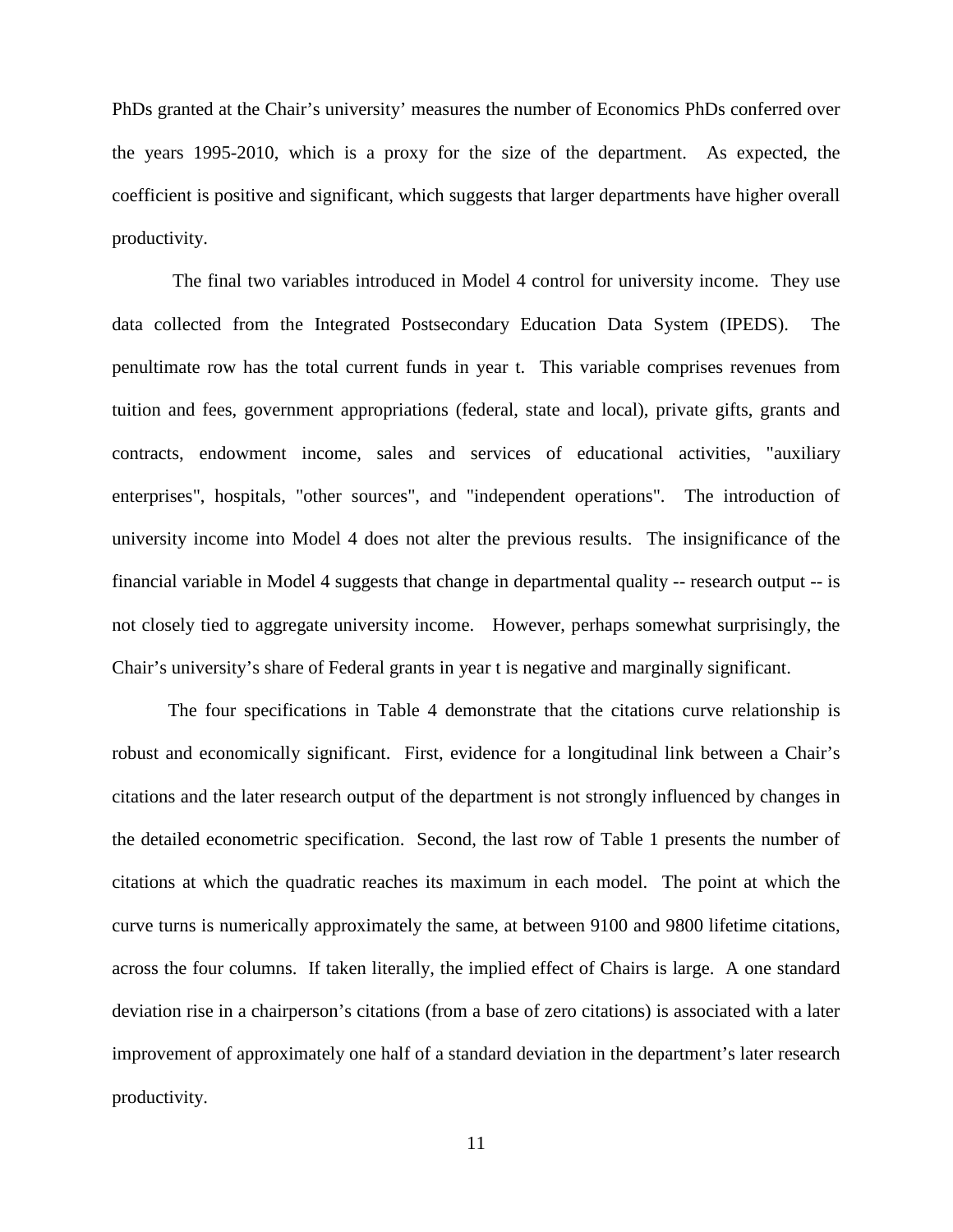Because our study is in the spirit of Granger causality, we wish to emphasize extreme caution in causal interpretation. Nevertheless, in this important area, in which real-life decisions have necessarily to be taken every day by Deans around the world, and about which so little formal evidence exists, the patterns found in this analysis may be of practical interest and may act to spur further research.

#### **5. CONCLUSIONS AND DISCUSSION**

Little is known about successful leadership in the thousands of academic departments that make up universities. In what we believe is the first study of its kind, this analysis examines the statistical links between the characteristics of incoming Chairs and the later scientific productivity of their departments. It does so in the spirit of Granger causality; real life settings do not easily lend themselves to random assignment, and tools used in natural experiments such as death of a leader (e.g. Jones & Olken, 2005) are not possible in our setting because few Chairs die in post. We therefore are careful not to give a causal interpretation to our findings. Nevertheless, the analysis shows that a longitudinal predictor of a department's future research success is the cumulative number of citations to the incoming Chair's own research (that is, the Chair's research done prior to his or her appointment as head of department). This result appears to be a robust one. It holds after controlling for a number of factors, including institutional variables such as income and federal grants, and Chairs' other characteristics, such as their gender, work experience, and publications. We have concentrated our findings into a single table (Table 4). However, a number of variants, with the same conclusion, have been tested and are available upon request. Notably, it is the Chair's citations that seem to matter; there is no detectable effect from a Chair's publications.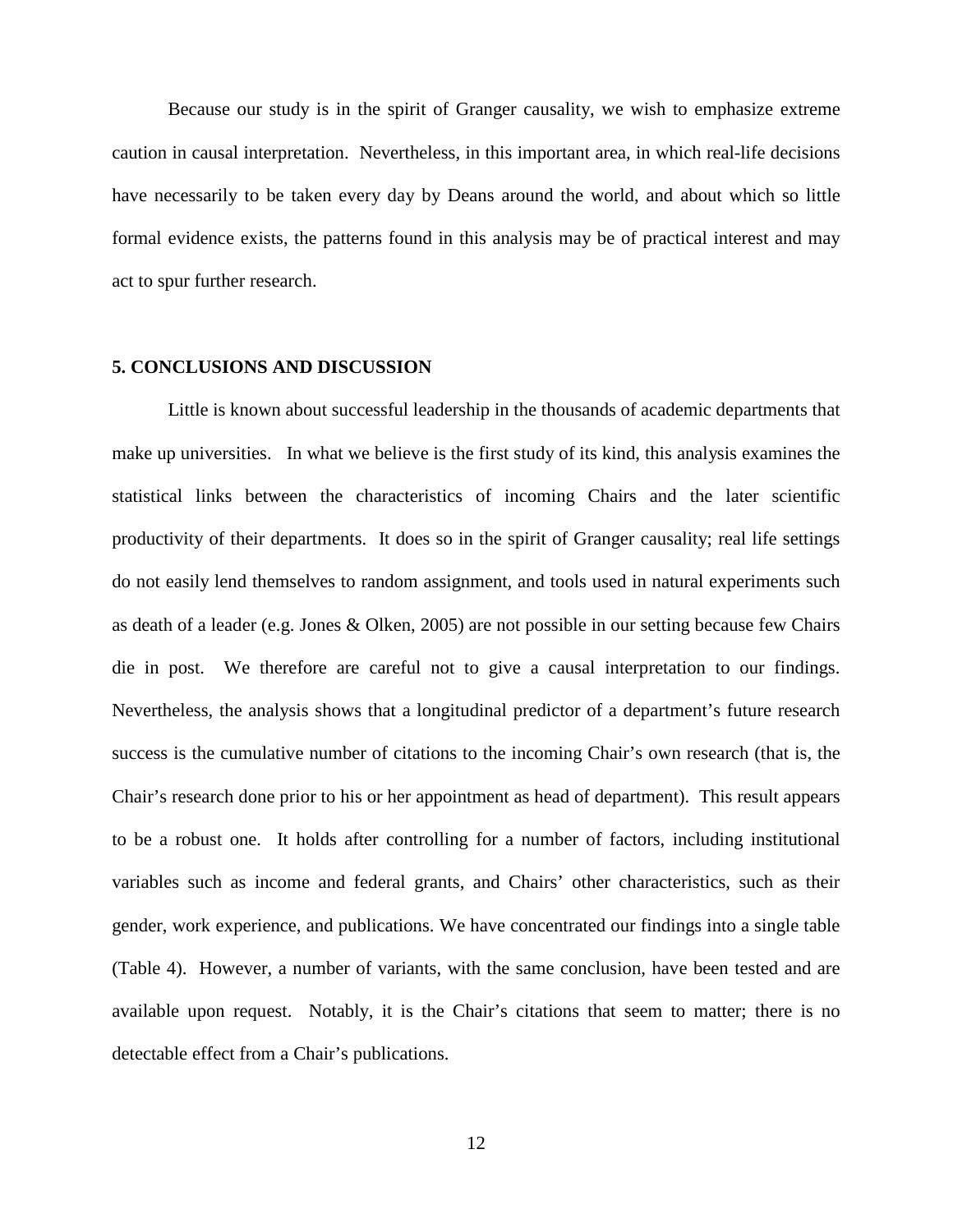Our data do not allow us to make empirical claims about why this pattern exists; nevertheless, it is interesting to examine possible explanations by referring back to the literature.

What might be the mechanism through which Chairs influence the research output of academic departments? And how does this interact with citations to their own research? Academics who have had successful research careers may behave differently when they become department Chairs. As suggested above, our result is consistent, at a different level of aggregation, with an earlier longitudinal analysis of university presidents (Goodall, 2009a,b). McCormack, Propper & Smith (2013) show, in UK universities, that departments which are better managed also demonstrate better performance in both research and teaching. Their finding holds across all types of universities, and because of the decentralised nature of academic institutions, they note that it is practices at the department level, not within centralised human resources, that seem to matter most. Importantly, they conclude, as we do, that the results are not driven by differences in resources.

McCormack and colleagues identify the key areas as recruitment, retention, and promotion. In interviews with university presidents (Goodall 2009a,b), it has been found that scholar-leaders may find it easier to recruit and retain other top scholars. It was argued there that this may be because of reputational factors (Hamermesh & Pfann, 2012), or because a head who is a cited scholar signals to potential recruits that he or she understands how to create the right incentives and work environment for other research-focussed academics (Andrews & Farris1967; Goodall, 2009a,b).

Azoulay, Zivin, & Manso (2011) compare outputs from researchers at the Howard Hughes Medical Institute (HHMI) with those funded through the National Institute of Health (NIH). While they do not focus on leadership in these groups, they do call attention to management practices that are associated with high-impact papers. Azoulay and colleagues find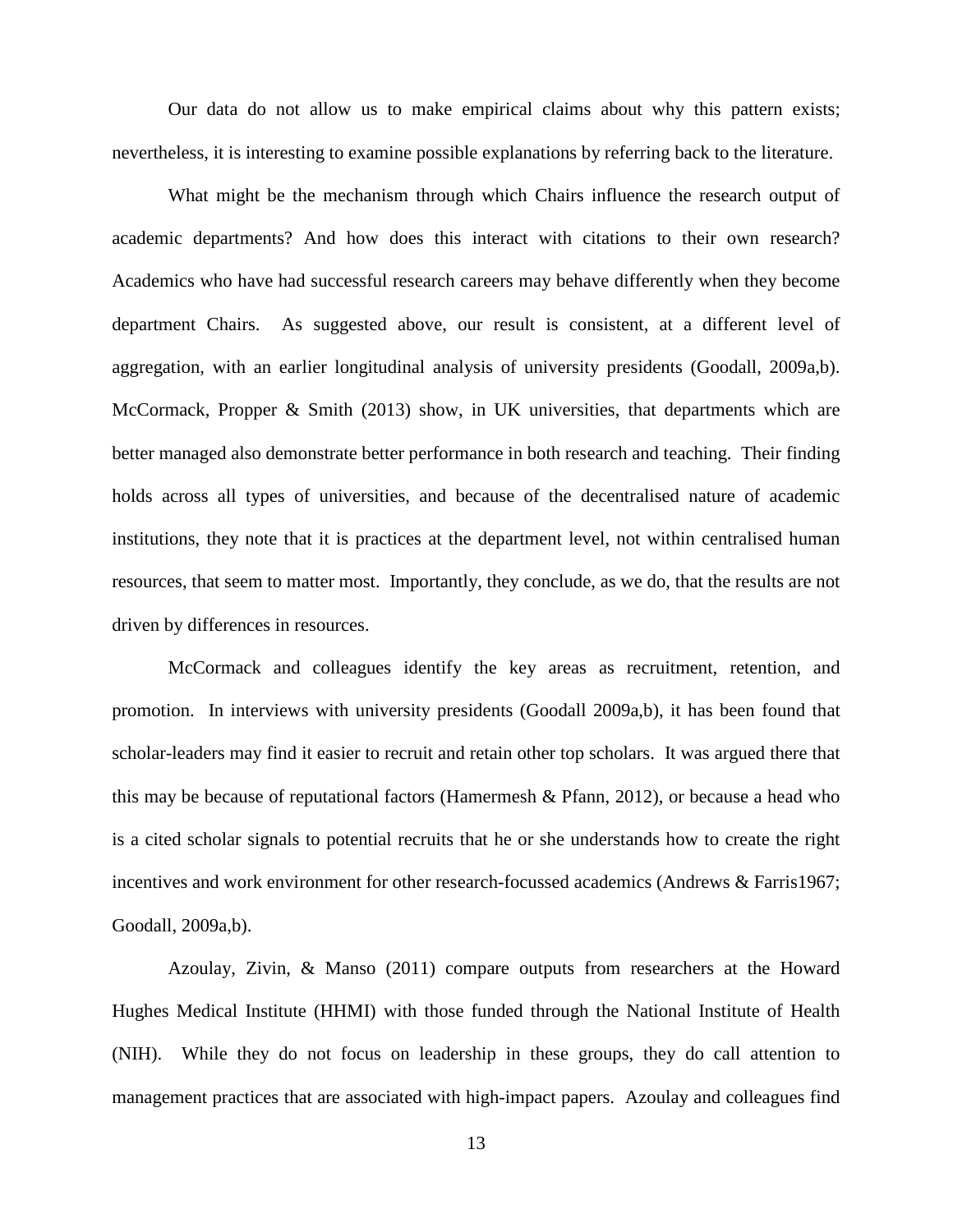that HHMI tolerates early failure, is prepared to reward long-term success, and gives researchers a great deal of autonomy; by contrast, recipients of funding from the NIH are exposed to shorter review cycles, and expected to produce outputs that are predefined, and early failure is tolerated less. The authors show that HHMI investigators produce more novel and more highly cited papers than the comparison group funded by NIH (Azoulay, Zivin & Manso, 2011). Given the department Chairs' result, it would be interesting to know whether the decision-makers in the Howards Hughes Institute were themselves more cited researchers than their peers in the National Institute of Health.

The suggestion that leaders and followers should share equivalent levels of technical expertise has been examined in early cross-sectional studies (e.g. Andrews & Farris, 1967; Barnowe, 1975; McAuley, Duberley & Cohen, 2000; Mumford, Marks, Connelly, Zaccaro & Reiter-Palmon, 2000). Mumford, Scott, Gaddis, & Strange (2002) summarize these findings: they argue that technical and creative problem-solving skills are necessary when leading creative people, and that the evaluation of researchers and their ideas is best done by individuals who share their competencies. Also, leaders who have the same creative and technical abilities as their followers can communicate clearly and articulate the goals of the organization (Mumford et al., 2002).

Although this study's statistical findings will have first to be scrutinized, and replicated, in other research, they may eventually have practical implications. The findings suggest that, especially where all else is equal among contenders for the position of department Chair, universities might wish to examine whether the processes by which chairs are selected in the institution yield candidates whose research is highly cited. The issue of why it is that cited work appears to be an important signal cannot be answered by our study. It deserves to be addressed, with qualitative and quantitative methods, in future research.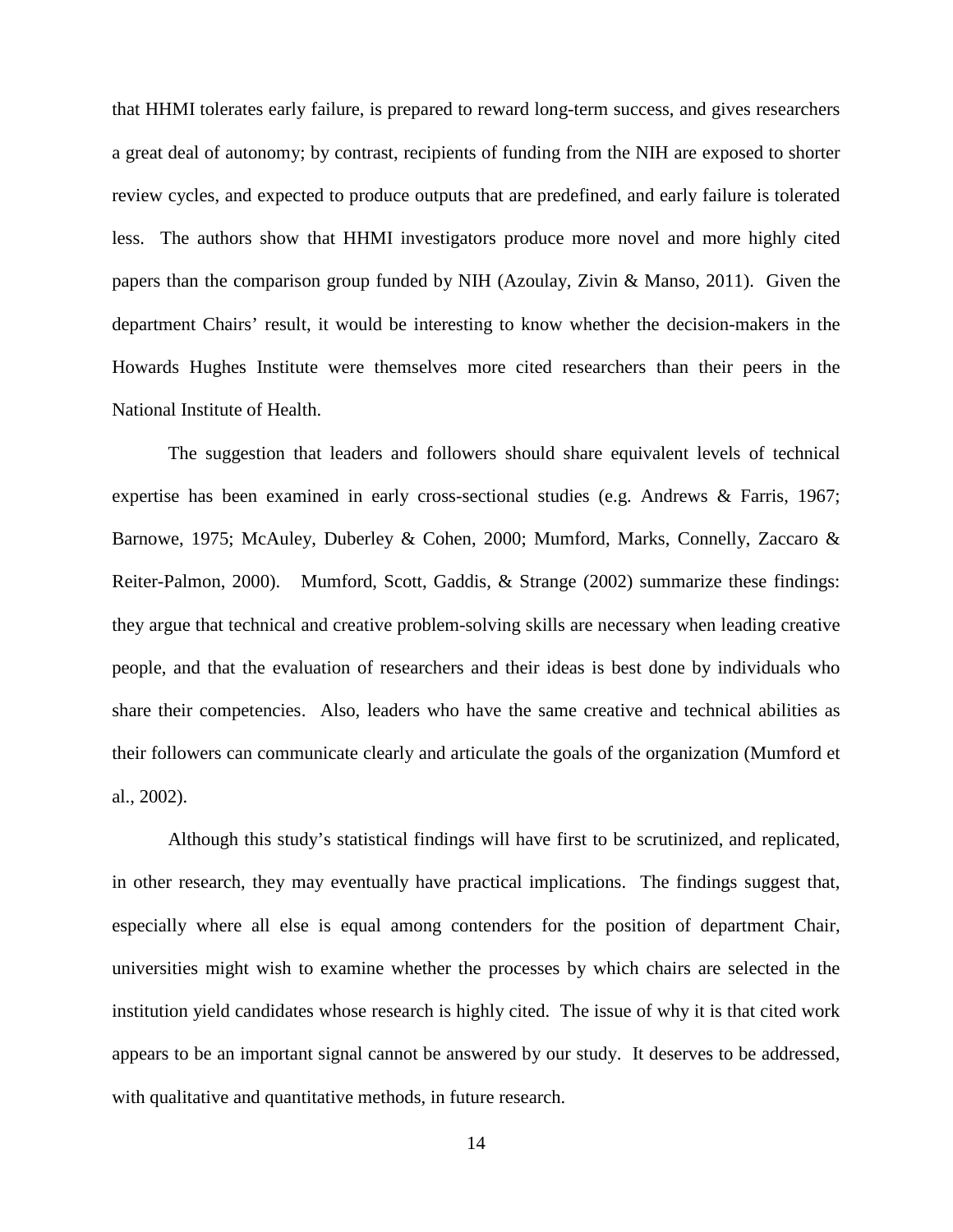#### **References**

Adams, J. D., Black, G. C., Clemmons, J. R. & Stephan, P. E. 2005. Scientific teams and institutional collaborations: Evidence from US universities, 1981–1999. Research Policy, 34, 259–285.

Andrews, F. 1979. Scientific Productivity: The Effectiveness of Research Groups in Six Different Countries. Cambridge University Press, Cambridge.

Andrews, F. M. & Farris, G. F. 1967. Supervisory practices and innovation in scientific teams. Personnel Psychology, 20, 497–515.

Antonakis, J., Bendahan, S., Jacquart, P. & Lalive, R. 2010. On making causal claims: A review and recommendations. Leadership Quarterly, 21 (6), 1086–1120.

Azoulay, P., Zivin, J. S. G. & Manso, G. 2011. Incentives and creativity: Evidence from the academic life sciences. RAND Journal of Economics, 42 (3), 527-554.

Barnowe, J.T. 1975. Leadership and performance outcomes in research organizations. Organizational Behavior and Human Performance, 14, 264–280.

Beerkens, M. 2013. Facts and fads in academic research management: The effect of management practices on research productivity in Australia. Research Policy, 42(9), 1679–1693.

Bloom, N. & J. Van Reenen 2007. Measuring and explaining management practices across firms and countries. Quarterly Journal of Economics, 122(4), 1351- 1408.

Blume, S.S. & Sinclair, R. 1973. Chemists in British universities: a study of the reward system in science. American Sociological Review, 38 (1), 126–138.

Carroll, J. B., & Wolverton, M. 2004. Who becomes a chair? New Directions for Higher Education**,** 126, 3–10.

Clotfelter, C. T. & Rothschild, M. 1993. In C. T. Clotfelter & M. Rothschild (Eds.), Studies of supply and demand in higher education (pp. 1–9). Chicago and London: The University of Chicago Press.

Conrad, P., Carr, P., Knight, S., Renfrew, M. R., Dunn, M. B., & Pololi, L. 2010. Hierarchy as a barrier to advancement for women in academic medicine. Journal of Women's Health, 19 (4), 799–805.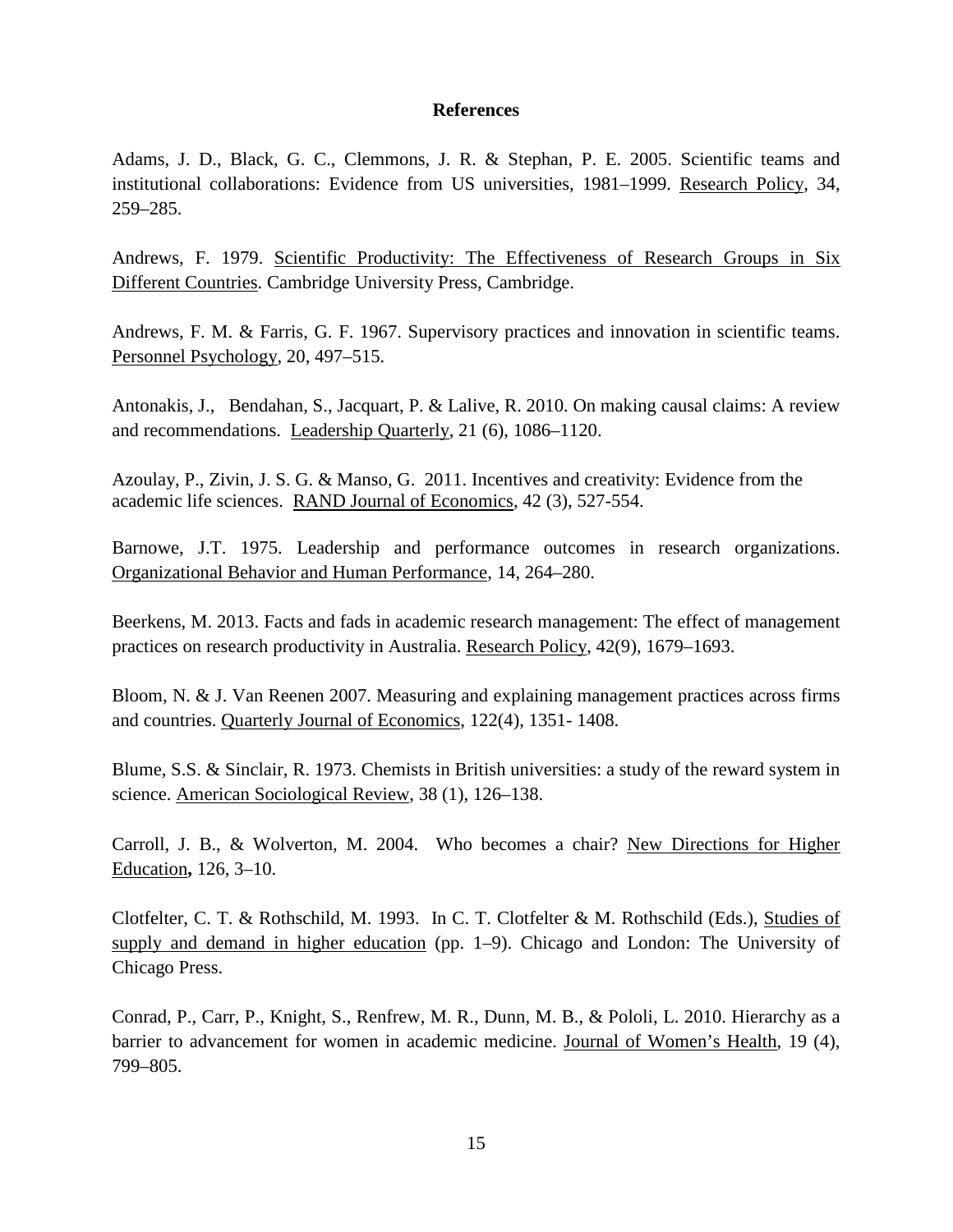Ehrenberg, R. G. 1999. Adam Smith goes to college: An economist becomes an academic administrator. Journal of Economic Perspectives, 13 (1), 99–116.

Goodall, A. H. 2006. Should top universities be led by top researchers, and are they? A citations analysis'. Journal of Documentation, 62, 388-411.

Goodall, A. H. 2009a. Highly cited leaders and the performance of research universities. Research Policy, 38 (7), 1079–1092.

Goodall, A.H. 2009b. Socrates in the boardroom: Why research universities should be led by top scholars. Princeton University Press, Princeton and Oxford.

Hamermesh, D. S., & Pfann, G. A. 2012. Reputation and earnings: the roles of quality and quantity in academe. Economic Inquiry, 50 (1), 1–16.

Ioannidis, J. P 2010. Is there a glass ceiling for highly cited scientists at the top of research universities? FASEB journal: Official publication of the Federation of American Societies for Experimental Biology, 24 (12).

Jones, B. F. & Olken, B. A. 2005. Do leaders matter? National leadership and growth since World War II. Quarterly Journal of Economics, 120 (3), 835-864.

Jones, B.F., Wuchty, S., & Uzzi, B. 2008. Multi-university research teams: shifting impact, geography, and stratification in science. Science, 284 (5905), 1259–1262.

McAuley, J. Duberley, S. & Cohen, L. 2000. The meaning professional give to management and strategy. Human Relations, 53, 87–116.

McCormack, J., Propper , C. & Smith, S. 2013. Herding cats? Management and university performance. Working Paper No. 13/308, Centre for Market and Public Organisation, Bristol University (June).

McDowell, J., Singell, L. D., & Stater, M. 2009. Congratulations or condolences? The role of human capital in the cultivation of a university administrator. Economics of Education Review, 28 (2), 258–267.

McDowell, J., Singell, L., & Stater, M. 2011. On (and off) the hot seat: An analysis of entry into and out of university administration. Industrial & Labour Relations Review, 64 (5), 889-909.

Moore, W. J., Newman, R. J., & Turnbull, G. K. 2003. Internal markets for department chairs: Comparative advantage, life-cycle, and jury duty. Journal of Labor Research, 24 (4), 669–682.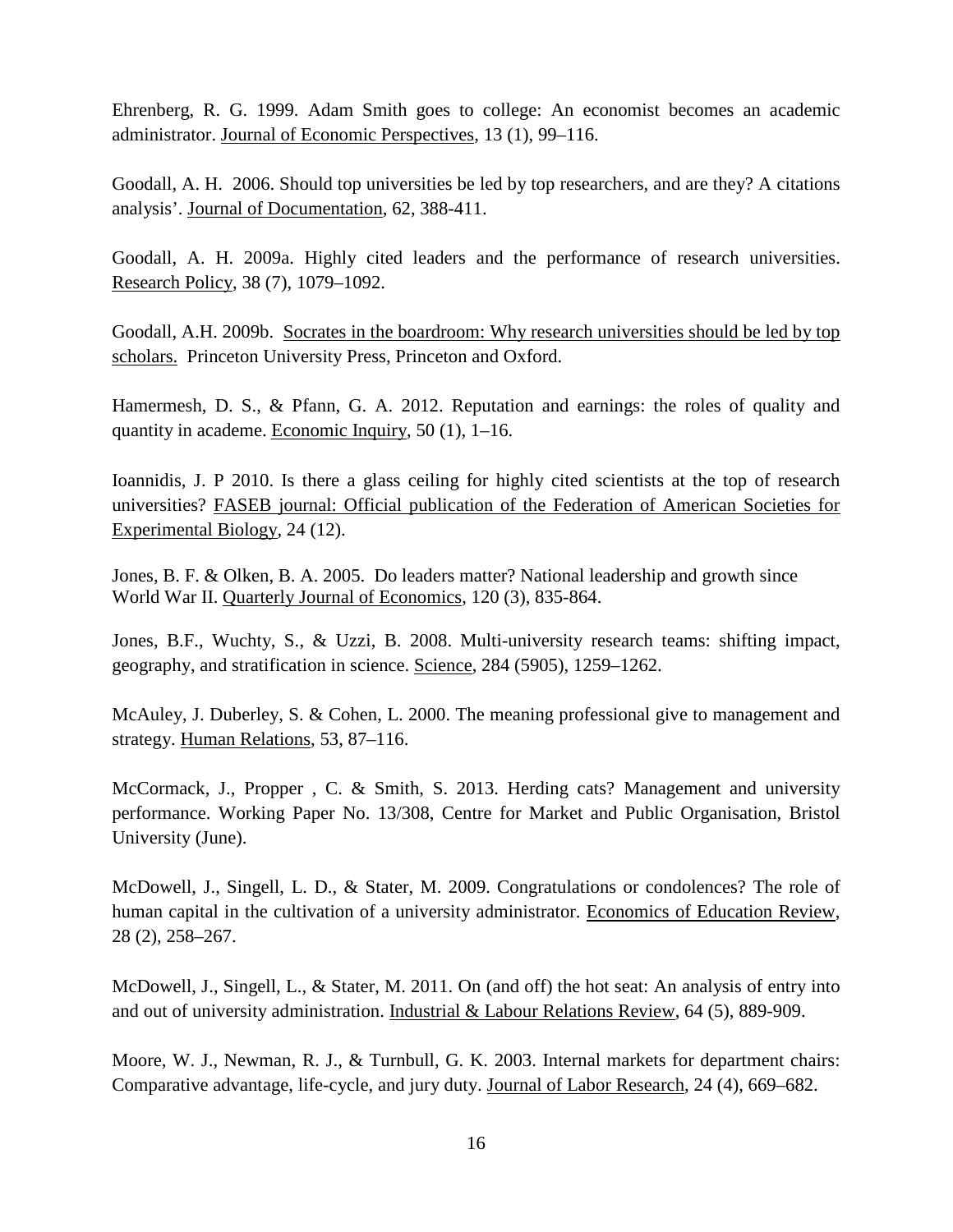Mumford, M. D., Marks, M. A., Connelly, M. S., Zaccaro, S. J., & Reiter-Palmon, R. 2000. Development of leadership skills: experience, timing, and growth. Leadership Quarterly, 11, 87– 114.

Mumford, M. D., Scott, G. M., Gaddis, B., & Strange, J. M. 2002. Leading creative people: Orchestrating expertise and relationships. Leadership Quarterly, 13(6), 705-750.

Ness, R. B. & Samet, J. M. 2010. How to be a department chair of epidemiology: a survival guide. American Journal of Epidemiology, 172 (7), 747–51.

Pelz, D.C., 1956. Some social factors related to performance in a research organization. Administrative Science Quarterly, 3, 310–325.

Pelz, D.C., Andrews, F.M., 1966. Scientists in Organizations: Productive Climates for Research and Development. John Wiley and Sons, New York.

Van der Weijden, I., de Gilder, D., Groenewegen, P., & Klasen, E. 2008. Implications of managerial control on performance of Dutch academic (bio)medical and health research groups. Research Policy, 37(9), 1616–1629.

Wuchty, S., Jones, B. F., & Uzzi, B. 2007. The increasing dominance of teams in production of knowledge. Science*,* 316 (5827), 1036–9.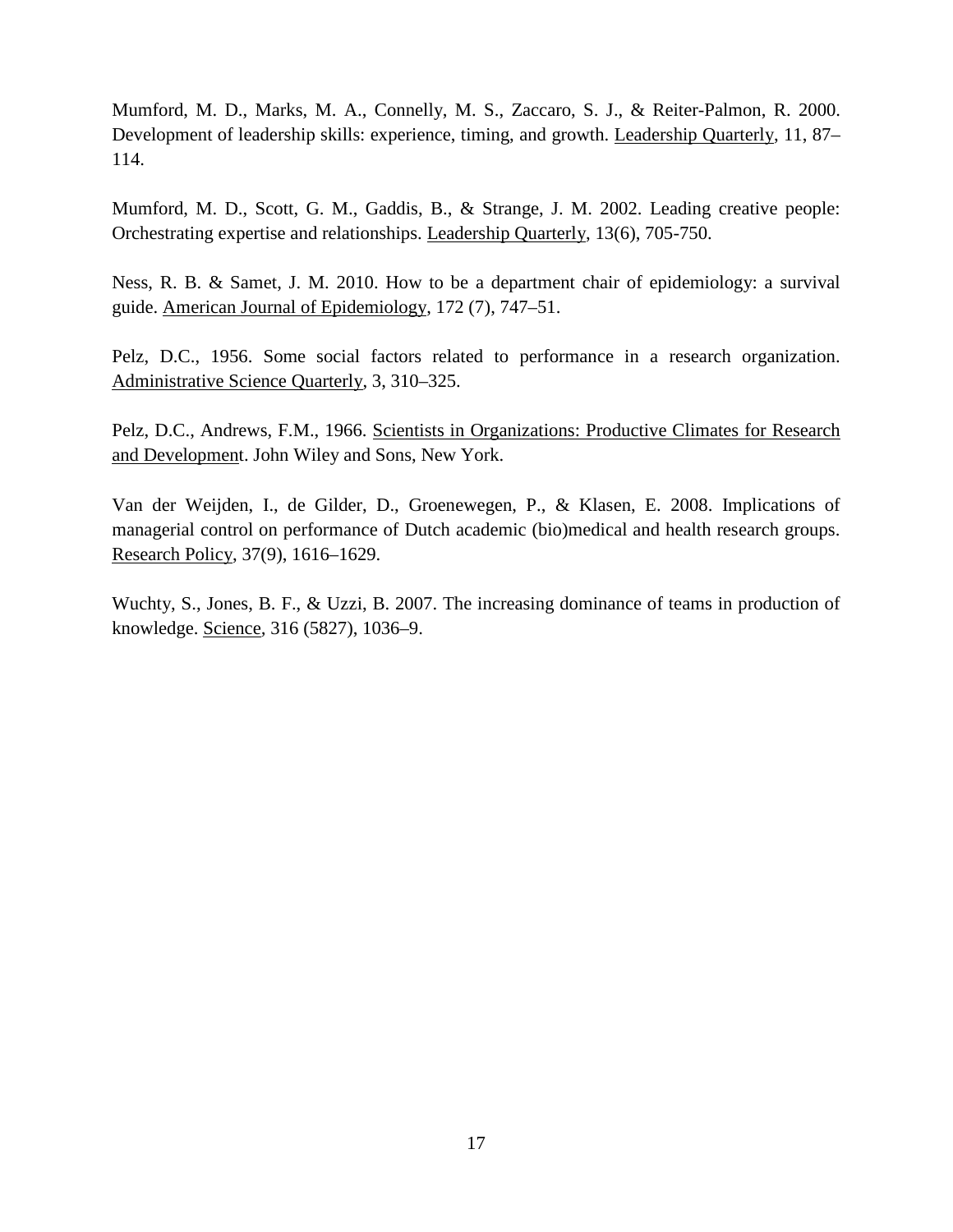**Figure 1 The Change in Research Output of US University Departments as a Function of the Incoming Department Chair's Citations**



 Notes: Only 10 of 169 Chairpersons had lifetime citations above the turning point of 9100 citations. This curve is based on Column 1 in Table 4.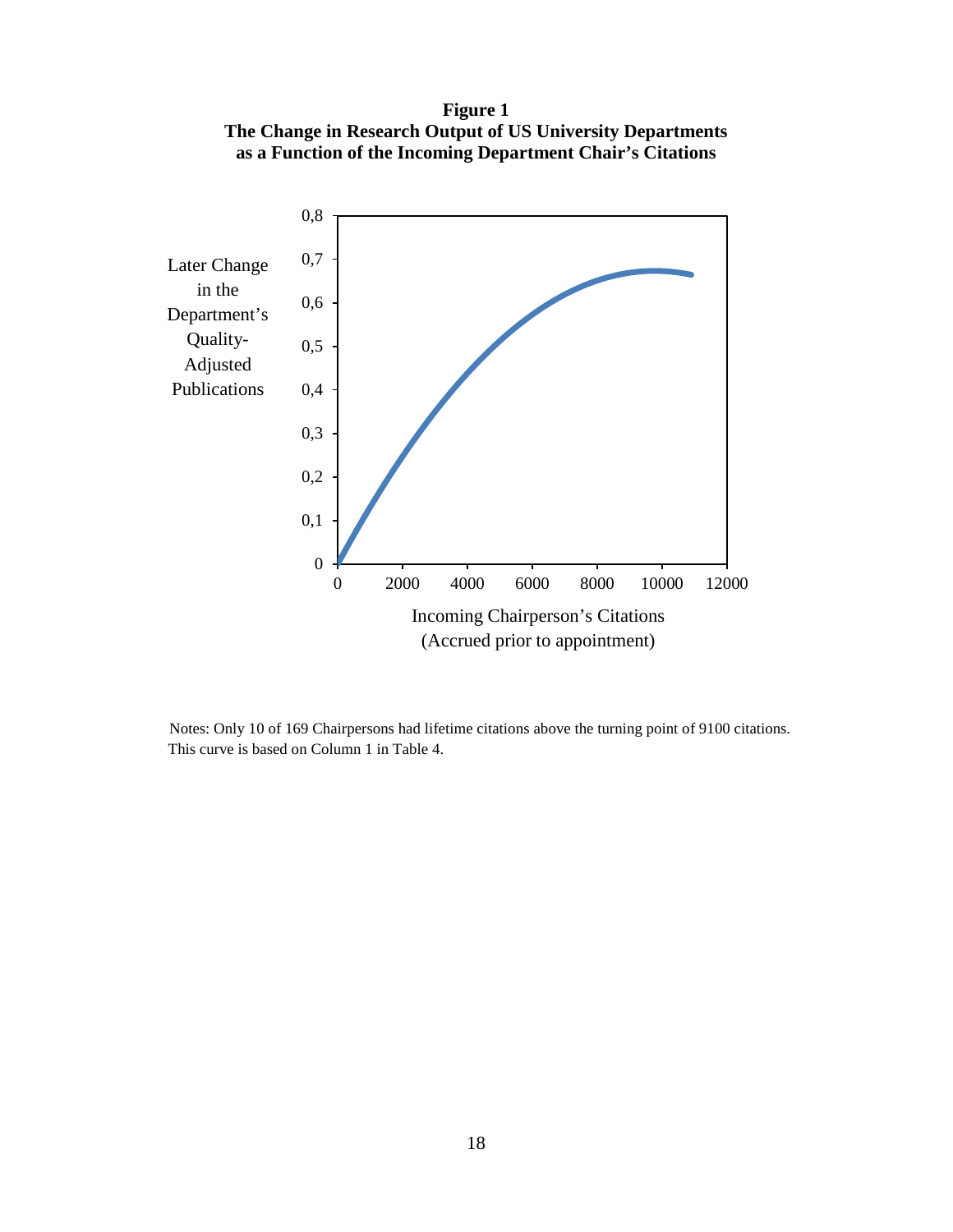## **Table 1 Variable Definitions**

### **Dependent Variable**

**Change in department's research output:** The change in a department's share of total US weighted economics publications (i.e. 1/n and quality index) measured between the first year (t=0) of the Chair's appointment and the current year t, where research output in year t is measured by a 3-yr moving average in years  $t-1$ ,  $t$ , and  $t+1$ .

Publications data is collected annually over the years 1995 through 2010 from the following select journals: American Economic Review, Econometrica, Economic Journal, Economica, International Economic Review, Journal of Economic Theory, Journal of Monetary Economics, Journal of Political Economy, Quarterly Journal of Economics, Review of Economics and Statistics, and the Review of Economic Studies. Only data relating to full articles are collected, thus excluding comments, replies and other such shorter forms of communications.

#### **Independent Variables**

### *(1) Chair's research output*

**Chair's citations**: The cumulative number of citations made to the Chair's five most highly cited articles that were published prior to his/her Chair appointment (measured in 2012).

**Number of years since Chair's most cited work**: The number of years since each of the Chair's five most cited papers were published; the total number of years are averaged.

**Chair's total weighted publications**: Chair's cumulative number of total weighted (i.e. 1/n and quality index) journal publications measured to year t.

The weighted measures convert page counts to AEA-equivalent pages, use the 1/n rule for coauthored articles, and apply a quality indexing using the journal "Impact Factors" provided in the various annual editions of the Social Sciences Journal Citation Reports.

### *(2) Chair Characteristics*

**Female Chair:** Dichotomous variable  $= 1$  if the Chair is female.

**Foreign-born Chair:** Dichotomous variable = 1 if the Chair has a non-US birthplace.

**Chair's years since PhD:** The number of years since the Chair received his/her PhD.

**Chair's years at university:** The number of years that the Chair has worked at the university prior to his/her Chair appointment.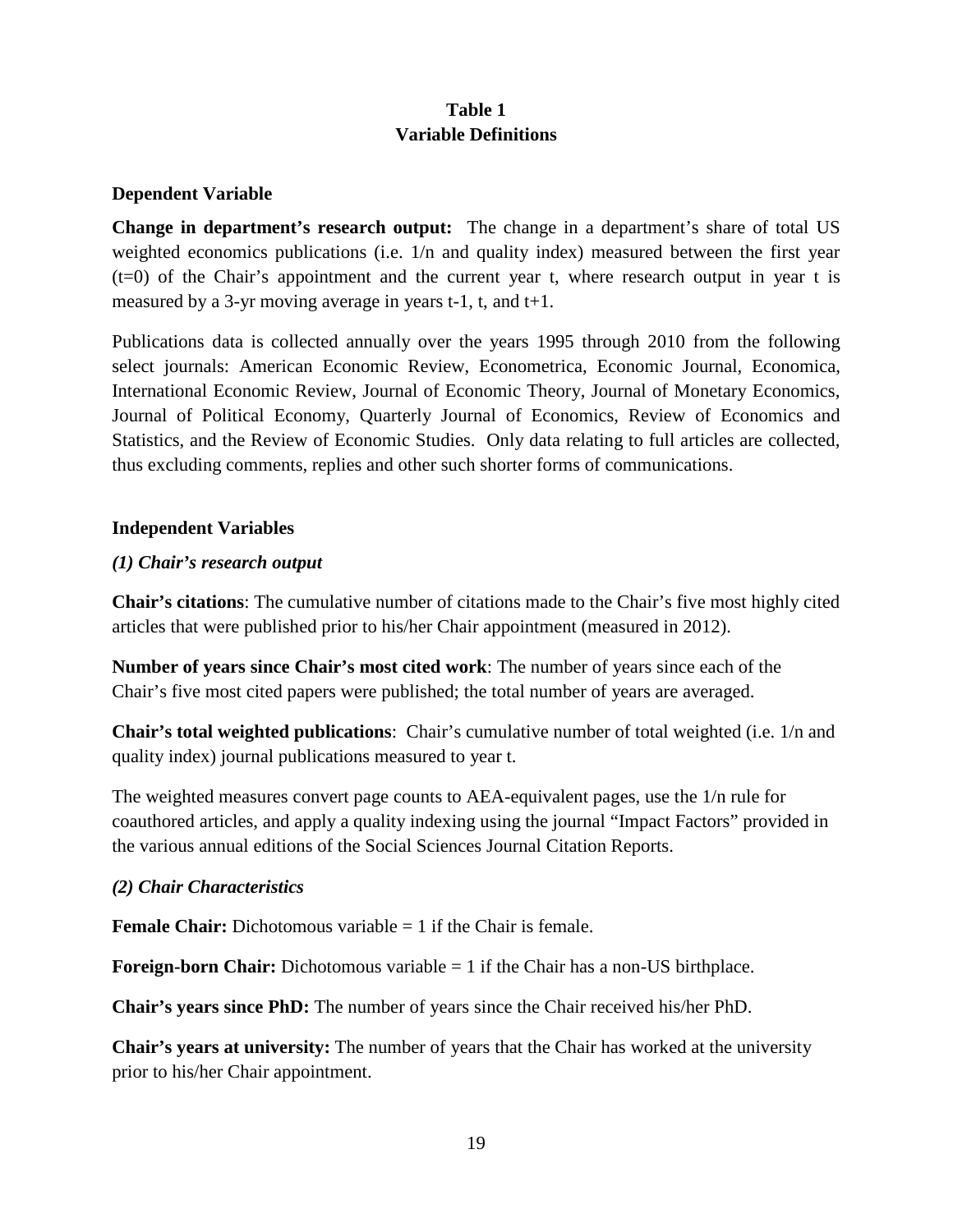**Number of institutions where Chair has worked:** The number of institutions the Chair has had a permanent appointment measured from the PhD year to the year of the Chair's appointment.

## *(3) Institution Controls*

**Department's research output at the start of the Chair's term**: The department share of total weighted US economics publications in the first year of chair's term (this is an average of weighted publications in the year immediately prior to the Chair appointment, in the year of the appointment, and the first year after).

**Share of world publications to non-US Economics departments**: The share of all weighted publications in year t that are authored by individuals with a non-US economics department affiliation over the years 1995-2010.

**Institution's share of economics publications to business and policy schools:** The Chair's institution's share of all weighted publications in year t that are authored by individuals in a US non-Economics department (e.g. business schools, policy schools, etc.) over the years 1995- 2010.

**Total economics PhDs granted at Chair's university**: The total number of economics PhDs granted by the Chair's university over the years 1995-2010.

**University revenue**: Total current fund revenues in year t (millions). This variable includes: tuition and fees, government appropriations (federal, state and local), private gifts, grants and contracts, endowment income, sales and services of educational activities, "auxiliary enterprises", hospitals, "other sources", and "independent operations". Data collected from the Integrated Postsecondary Education Data System (IPEDS).

**University's share of federal grants:** The Chair's university's share (%) of the total (i.e., in sampled institutions) federal grants in year t. Data collected from the Integrated Postsecondary Education Data System (IPEDS).

## *(4) Field dummies*

Set of dichotomous variables indicating the Chair's research field (i.e. microeconomics, macroeconomics, history/thought, monetary, quantitative, public finance, international, agriculture/environmental, industrial organization, labor, other).

## *(5) Year dummies*

Set of dichotomous variables indicating the calendar year (i.e. 1995, 1996, 1997 … 2010).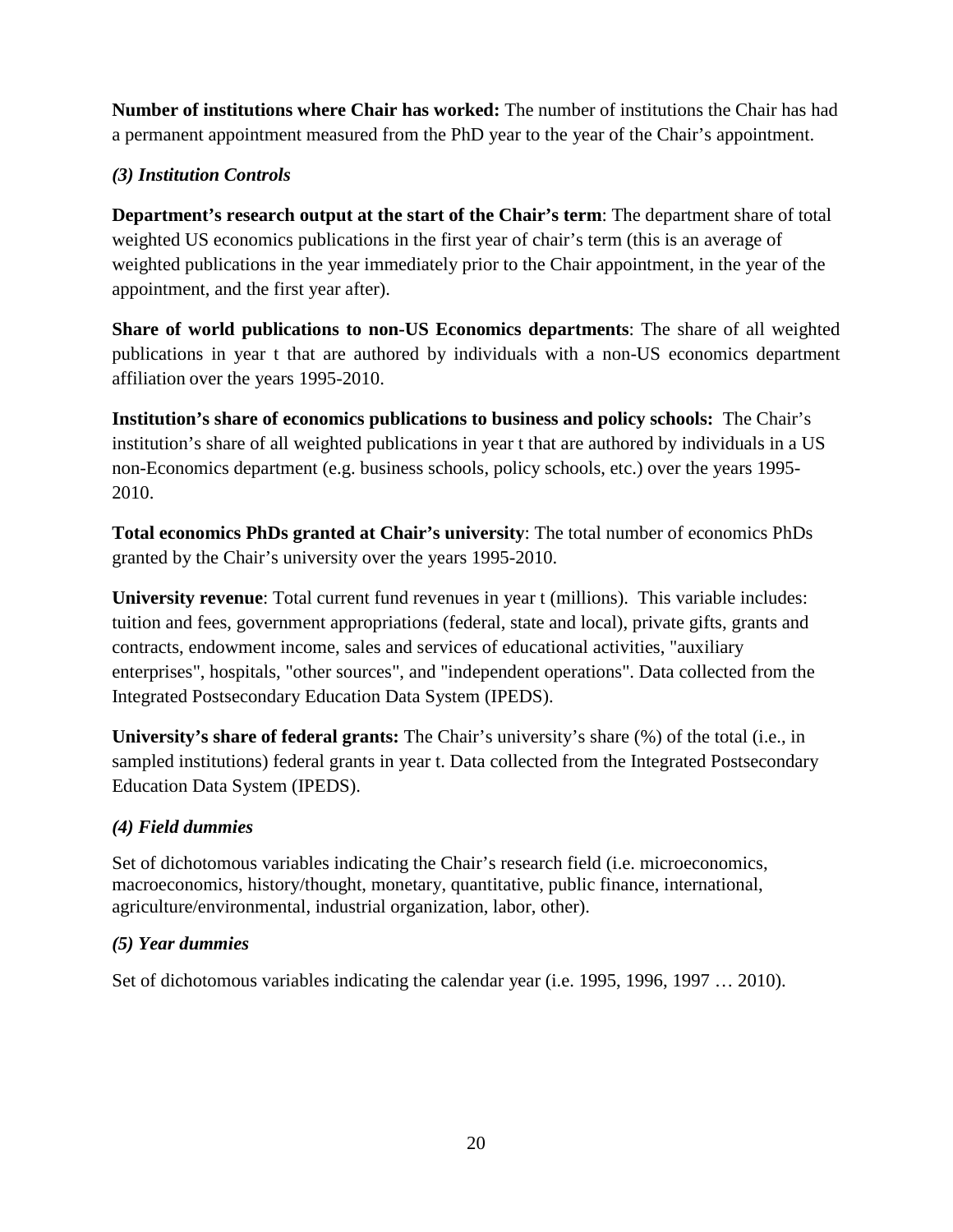#### **Table 2 Economics Department Rankings**

Economics Department Rankings based on the Mean Annual Research Output of Total Weighted Publications Authored by Individuals with an Affiliation in an Economics Department at a US University (publication counts measured over 1995-2010 in 11 select journals)<sup>1,2</sup>

|                                | <b>Annual Research Output</b>  |                        |        |      | <b>Aggregate Research Output</b> |         |         |               |
|--------------------------------|--------------------------------|------------------------|--------|------|----------------------------------|---------|---------|---------------|
|                                | In All Years 1995 through 2010 |                        |        |      | <b>Shares in the Years</b>       |         |         |               |
|                                |                                | Rank <sup>3</sup> Mean | St. d. | Min  | <b>Max</b>                       | 1995-02 | 2003-10 | <b>Change</b> |
| Harvard                        | $\mathbf{1}$                   | 7.72                   | 1.50   | 5.22 | 10.40                            | 7.53    | 7.86    | 0.32          |
| M.I.T.                         | $\overline{2}$                 | 7.03                   | 1.49   | 4.39 | 9.99                             | 7.85    | 6.45    | $-1.40$       |
| Princeton                      | $\overline{3}$                 | 5.33                   | 2.06   | 2.07 | 8.12                             | 5.76    | 4.76    | $-1.00$       |
| Univ. of Calif., Berkeley      | $\overline{\mathcal{A}}$       | 4.32                   | 2.21   | 0.73 | 8.45                             | 3.14    | 5.76    | 2.61          |
| Chicago                        | 5                              | 4.23                   | 1.96   | 2.09 | 8.98                             | 4.76    | 3.61    | $-1.14$       |
| New York University            | 6                              | 3.67                   | 1.44   | 0.93 | 6.31                             | 3.24    | 4.07    | 0.82          |
| Yale                           | 7                              | 3.44                   | 1.44   | 1.50 | 6.60                             | 3.22    | 3.63    | 0.40          |
| Stanford                       | $\,8\,$                        | 3.38                   | 1.56   | 1.26 | 7.58                             | 2.60    | 4.39    | 1.78          |
| Northwestern                   | 9                              | 3.25                   | 1.12   | 1.60 | 5.83                             | 2.65    | 3.86    | 1.21          |
| Pennsylvania                   | 10                             | 3.16                   | 1.27   | 0.97 | 5.33                             | 3.08    | 3.02    | $-0.06$       |
| Univ. of Calif., Los Angeles   | 11                             | 2.91                   | 1.09   | 1.14 | 4.13                             | 2.33    | 3.66    | 1.32          |
| Columbia                       | 12                             | 2.67                   | 1.56   | 1.02 | 5.49                             | 1.99    | 3.64    | 1.64          |
| Michigan                       | 13                             | 2.17                   | 0.86   | 0.76 | 3.85                             | 2.41    | 1.82    | $-0.59$       |
| Univ. of Calif., San Diego     | 14                             | 2.15                   | 1.32   | 0.91 | 6.01                             | 2.26    | 1.90    | $-0.36$       |
| Wisconsin                      | 15                             | 2.06                   | 0.97   | 1.04 | 4.88                             | 2.24    | 1.81    | $-0.43$       |
| <b>Brown</b>                   | 16                             | 1.98                   | 0.89   | 0.61 | 4.02                             | 1.82    | 2.16    | 0.34          |
| Minnesota                      | 17                             | 1.74                   | 1.04   | 0.59 | 5.03                             | 1.65    | 1.82    | 0.17          |
| <b>Boston University</b>       | 18                             | 1.71                   | 0.80   | 0.68 | 3.01                             | 2.14    | 1.17    | $-0.96$       |
| Maryland                       | 19                             | 1.55                   | 0.97   | 0.39 | 4.47                             | 1.15    | 1.82    | 0.66          |
| Texas, Austin                  | 20                             | 1.24                   | 0.88   | 0.18 | 3.65                             | 1.80    | 0.69    | $-1.10$       |
| Rochester                      | 21                             | 1.24                   | 0.58   | 0.41 | 2.45                             | 1.61    | 0.88    | $-0.73$       |
| Cornell                        | 22                             | 1.17                   | 0.50   | 0.15 | 1.89                             | 1.24    | 1.04    | $-0.20$       |
| Cal Tech                       | 23                             | 1.15                   | 0.75   | 0.00 | 2.47                             | 1.06    | 1.32    | 0.26          |
| Duke                           | 24                             | 1.11                   | 0.60   | 0.36 | 2.27                             | 0.74    | 1.54    | 0.79          |
| Ohio State                     | 25                             | 1.11                   | 0.48   | 0.28 | 2.02                             | 1.25    | 0.90    | $-0.34$       |
| Dartmouth                      | 26                             | 0.99                   | 0.69   | 0.00 | 2.35                             | 0.70    | 1.31    | 0.61          |
| <b>Johns Hopkins</b>           | 27                             | 0.96                   | 0.55   | 0.21 | 2.04                             | 1.15    | 0.70    | $-0.45$       |
| Carnegie-Mellon                | 28                             | 0.90                   | 0.41   | 0.00 | 1.71                             | 0.71    | 1.09    | 0.38          |
| Pittsburgh                     | 29                             | 0.90                   | 0.68   | 0.09 | 2.23                             | 1.10    | 0.61    | $-0.49$       |
| Penn State                     | 30                             | 0.90                   | 0.53   | 0.21 | 2.02                             | 0.92    | 0.85    | $-0.07$       |
| <b>Illinois</b>                | 31                             | 0.86                   | 0.61   | 0.06 | 2.36                             | 0.96    | 0.84    | $-0.12$       |
| Univ. of Calif., Davis         | 32                             | 0.85                   | 0.52   | 0.13 | 1.90                             | 0.83    | 0.91    | 0.07          |
| Virginia                       | 33                             | 0.83                   | 0.42   | 0.12 | 1.64                             | 1.16    | 0.56    | $-0.59$       |
| <b>Boston College</b>          | 34                             | 0.78                   | 0.41   | 0.25 | 1.66                             | 0.72    | 0.87    | 0.15          |
| Georgetown                     | 35                             | 0.77                   | 0.56   | 0.00 | 1.84                             | 0.75    | 0.81    | 0.06          |
| <b>USC</b>                     | 36                             | 0.75                   | 0.59   | 0.05 | 2.38                             | 0.66    | 0.73    | 0.06          |
| Iowa                           | 37                             | 0.71                   | 0.53   | 0.00 | 2.19                             | 0.97    | 0.42    | $-0.54$       |
| Michigan State                 | 38                             | 0.70                   | 0.45   | 0.16 | 1.67                             | 0.80    | 0.56    | $-0.23$       |
| Univ. of Calif., Santa Barbara | 39                             | 0.67                   | 0.53   | 0.04 | 1.68                             | 0.71    | 0.65    | $-0.06$       |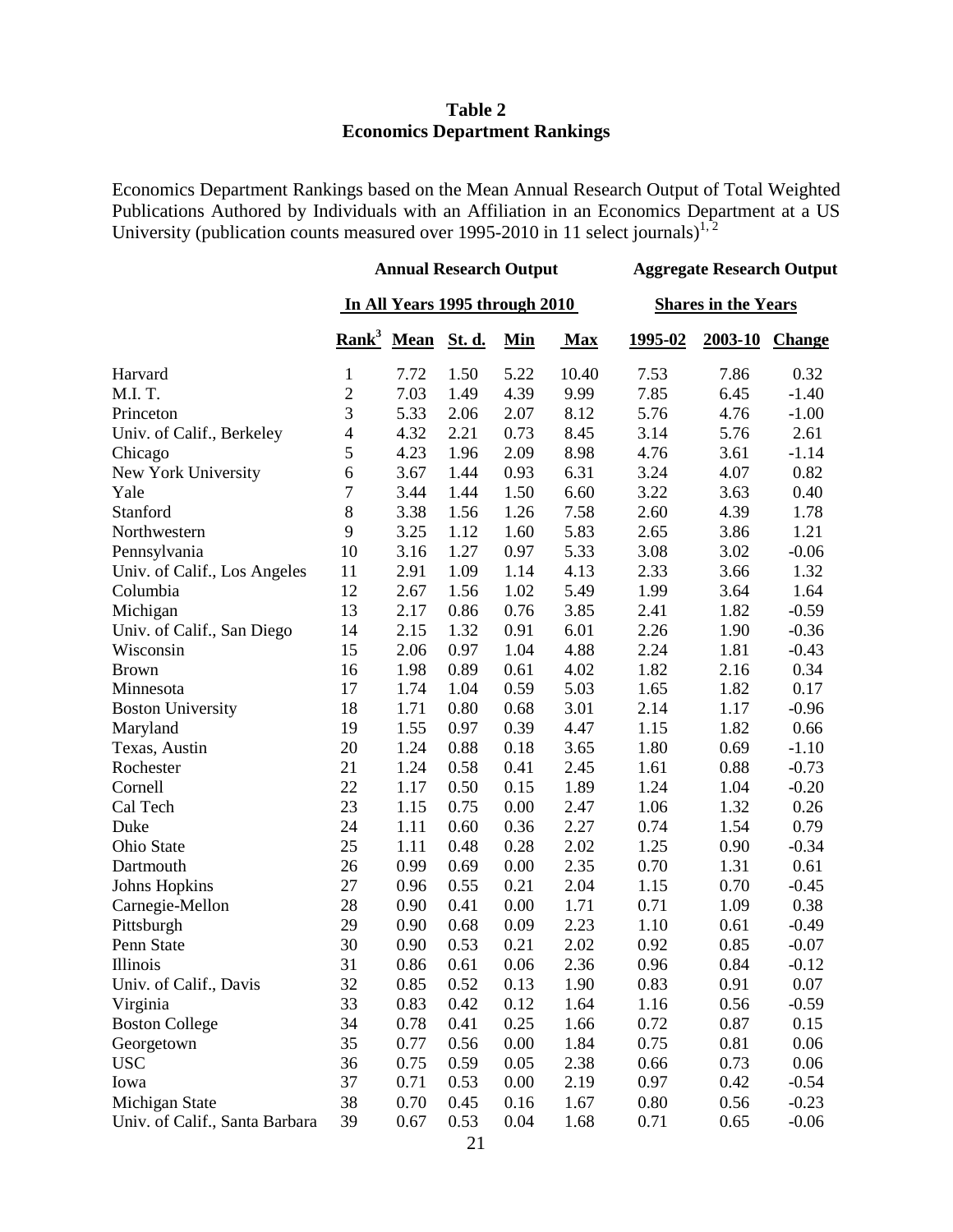| 40 | 0.63 | 0.52 | 0.00 | 1.51 | 0.66 | 0.74 | 0.08    |
|----|------|------|------|------|------|------|---------|
| 41 | 0.53 | 0.37 | 0.00 | 1.17 | 0.46 | 0.64 | 0.18    |
| 42 | 0.50 | 0.41 | 0.00 | 1.58 | 0.38 | 0.59 | 0.21    |
| 43 | 0.45 | 0.44 | 0.00 | 1.75 | 0.65 | 0.22 | $-0.42$ |
| 44 | 0.43 | 0.39 | 0.00 | 1.43 | 0.69 | 0.24 | $-0.45$ |
| 45 | 0.42 | 0.39 | 0.00 | 1.52 | 0.30 | 0.53 | 0.23    |
| 46 | 0.41 | 0.22 | 0.00 | 0.90 | 0.44 | 0.39 | $-0.05$ |
| 47 | 0.40 | 0.43 | 0.00 | 1.58 | 0.48 | 0.29 | $-0.18$ |
| 48 | 0.40 | 0.20 | 0.00 | 0.79 | 0.44 | 0.36 | $-0.08$ |
| 49 | 0.39 | 0.46 | 0.00 | 1.71 | 0.54 | 0.23 | $-0.31$ |
| 50 | 0.39 | 0.28 | 0.00 | 0.89 | 0.46 | 0.30 | $-0.16$ |
| 51 | 0.37 | 0.37 | 0.00 | 1.15 | 0.38 | 0.28 | $-0.10$ |
| 52 | 0.36 | 0.39 | 0.00 | 1.25 | 0.59 | 0.14 | $-0.45$ |
|    | 0.35 | 0.32 | 0.00 | 1.29 | 0.43 | 0.30 | $-0.13$ |
| 54 | 0.33 | 0.25 | 0.00 | 0.84 | 0.39 | 0.26 | $-0.12$ |
| 55 | 0.32 | 0.28 | 0.07 | 1.23 | 0.20 | 0.49 | 0.29    |
| 56 | 0.32 | 0.26 | 0.00 | 0.89 | 0.30 | 0.38 | 0.08    |
| 57 | 0.30 | 0.20 | 0.00 | 0.61 | 0.39 | 0.23 | $-0.16$ |
| 58 | 0.25 | 0.23 | 0.00 | 0.73 | 0.19 | 0.31 | 0.12    |
| 59 | 0.24 | 0.24 | 0.00 | 0.84 | 0.29 | 0.22 | $-0.06$ |
| 60 | 0.21 | 0.14 | 0.00 | 0.50 | 0.24 | 0.18 | $-0.06$ |
| 61 | 0.20 | 0.41 | 0.00 | 1.66 | 0.24 | 0.11 | $-0.13$ |
| 62 | 0.16 | 0.20 | 0.00 | 0.58 | 0.26 | 0.05 | $-0.21$ |
| 63 | 0.16 | 0.23 | 0.00 | 0.62 | 0.11 | 0.23 | 0.12    |
| 64 | 0.12 | 0.29 | 0.00 | 1.14 | 0.04 | 0.24 | 0.20    |
|    | 53   |      |      |      |      |      |         |

<sup>1</sup> Publication data is collected annually over the years 1995 through 2010 from the following 11 selected journals: *American Economic Review, Econometrica, Economic Journal, Economica, International Economic Review, Journal of Economic Theory, Journal of Monetary Economics, Journal of Political Economy, Quarterly Journal of Economics, Review of Economics and Statistics, and the Review of Economic Studies.* Only data relating to full articles are collected, thus excluding comments, replies and other such shorter forms of communications.

 $2\degree$  The weighted measures convert page counts to AEA-equivalent pages, use the 1/n rule for coauthored articles, and apply a quality indexing using the journal "Impact Factors" provided in the various annual editions of the Social Sciences *Journal Citation Reports*.

 $3\text{ T}$  To be included in these rankings, an institution's Department of Economics must have had one of the top-60 research outputs during either the 1995-2002 period or the 2003-2010 period (or both).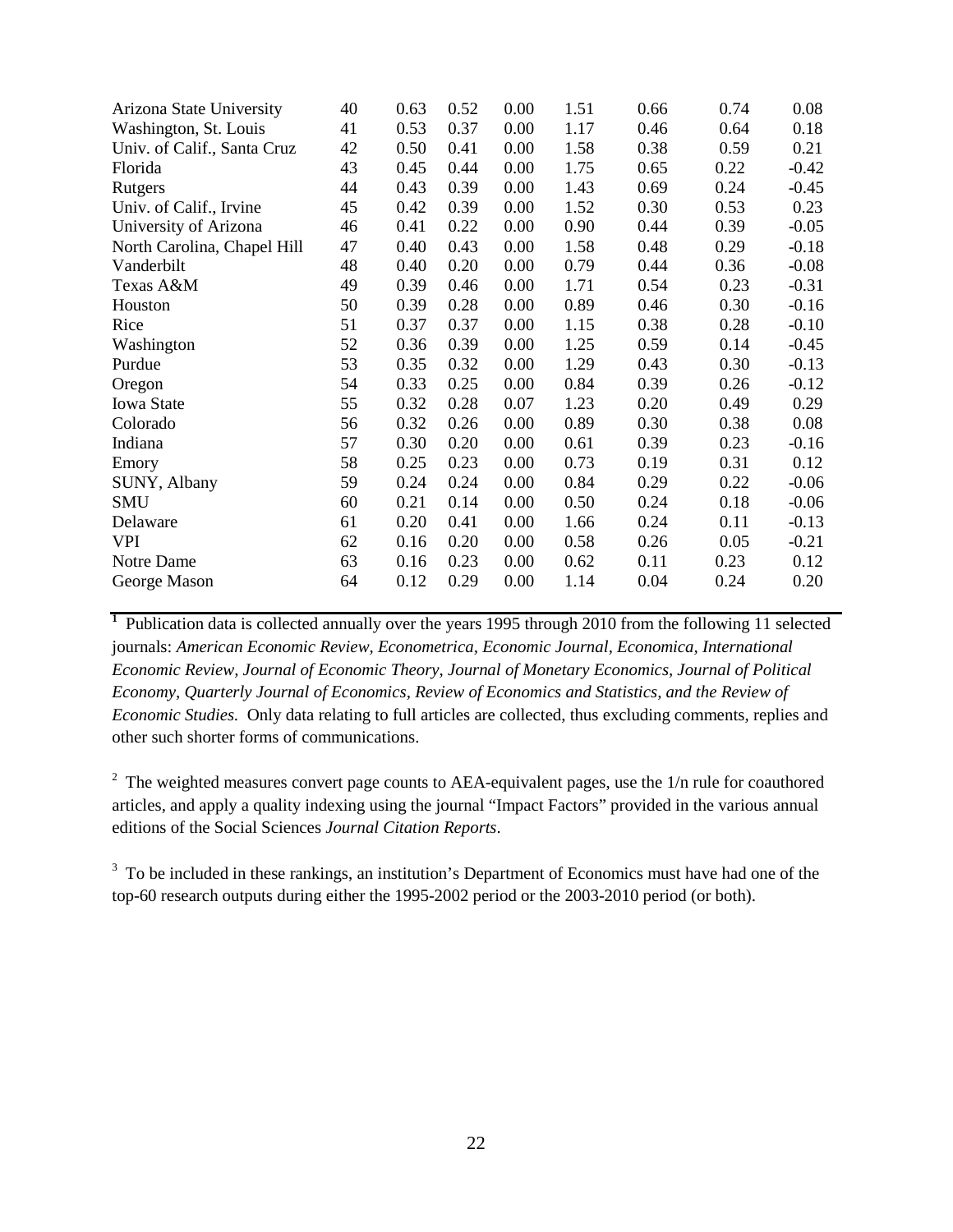| Table 3                       |
|-------------------------------|
| <b>Descriptive Statistics</b> |

|                                                 | <b>Mean</b>   | Std. Dev. | Min              | <b>Max</b>   |
|-------------------------------------------------|---------------|-----------|------------------|--------------|
| <b>Dependent Variable</b>                       |               |           |                  |              |
| Change in department's research output:         | $-9.88E^{-6}$ | 0.629     | $-2.817$         | 3.369        |
|                                                 |               |           |                  |              |
| <b>Independent Variables</b>                    |               |           |                  |              |
|                                                 |               |           |                  |              |
| (1) Chair's research output                     |               |           |                  |              |
| Chair's citations (to 5 most cited articles)    | 2153.1        | 2873.3    | 10               | 17603        |
| Years since Chair's most cited work             | 12.97         | 4.79      | $\overline{2}$   | 33           |
| Chair's total weighted publications             | 22.87         | 17.70     | 2.16             | 111.52       |
|                                                 |               |           |                  |              |
| (2) Chair Characteristics                       |               |           |                  |              |
| Female Chair                                    | 0.067         | 0.250     | $\boldsymbol{0}$ | $\mathbf{1}$ |
| Foreign born Chair                              | 0.290         | 0.454     | $\overline{0}$   | $\mathbf{1}$ |
| Chair's years since PhD                         | 24.33         | 6.55      | 10               | 48           |
| Chair's years at university                     | 14.55         | 8.61      | $\boldsymbol{0}$ | 42           |
| Number of institutions where Chair has          | 2.10          | 1.09      | $\mathbf{1}$     | 6            |
| worked                                          |               |           |                  |              |
|                                                 |               |           |                  |              |
| (3) Institution Controls                        |               |           |                  |              |
| Department's research output at the start of    | 1.531         | 1.763     | 0.000            | 8.562        |
| the Chair's term                                |               |           |                  |              |
| Share of world publications to non-US           | 55.08         | 2.63      | 50.93            | 61.19        |
| Economics departments (%)                       |               |           |                  |              |
| Institution's share of economics                |               |           |                  |              |
| publications to business and policy schools     | 1.73          | 3.08      | $\overline{0}$   | 14.48        |
| (% )<br>Total economics PhDs granted at Chair's |               |           |                  |              |
| university                                      | 208.5         | 124.4     | 42               | 555          |
| University revenue (100 millions)               | 18.311        | 13.654    | 1.002            | 101.599      |
| University's share of federal grants (%)        | 1.64          | 1.13      | 0.06             | 5.72         |
|                                                 |               |           |                  |              |
| (4) Field Dummies                               |               |           |                  |              |
| Microeconomics                                  | 0.158         | 0.365     | $\boldsymbol{0}$ | 1            |
| <b>Macroeconomics</b>                           | 0.108         | 0.310     | $\theta$         | $\mathbf{I}$ |
| History/Thought                                 | 0.044         | 0.204     | $\boldsymbol{0}$ | 1            |
| Quantitative                                    | 0.102         | 0.303     | $\overline{0}$   | $\mathbf{1}$ |
| <b>Public Finance</b>                           | 0.050         | 0.217     | $\boldsymbol{0}$ | 1            |
| Monetary                                        | 0.121         | 0.327     | $\boldsymbol{0}$ | $\mathbf{1}$ |
| International                                   | 0.093         | 0.291     | $\boldsymbol{0}$ | 1            |
| Agriculture/Environment                         | 0.040         | 0.196     | $\boldsymbol{0}$ | 1            |
| <b>Industrial Organization</b>                  | 0.080         | 0.271     | $\boldsymbol{0}$ | 1            |
| Labor                                           | 0.168         | 0.375     | $\overline{0}$   | 1            |
| Other                                           | 0.036         | 0.187     | $\boldsymbol{0}$ | $\mathbf{1}$ |
| (5) Time Dummies                                |               |           |                  |              |
| 1996                                            | 0.019         | 0.138     | $\boldsymbol{0}$ | 1            |
| 1997                                            | 0.035         | 0.184     | $\overline{0}$   | $\mathbf{1}$ |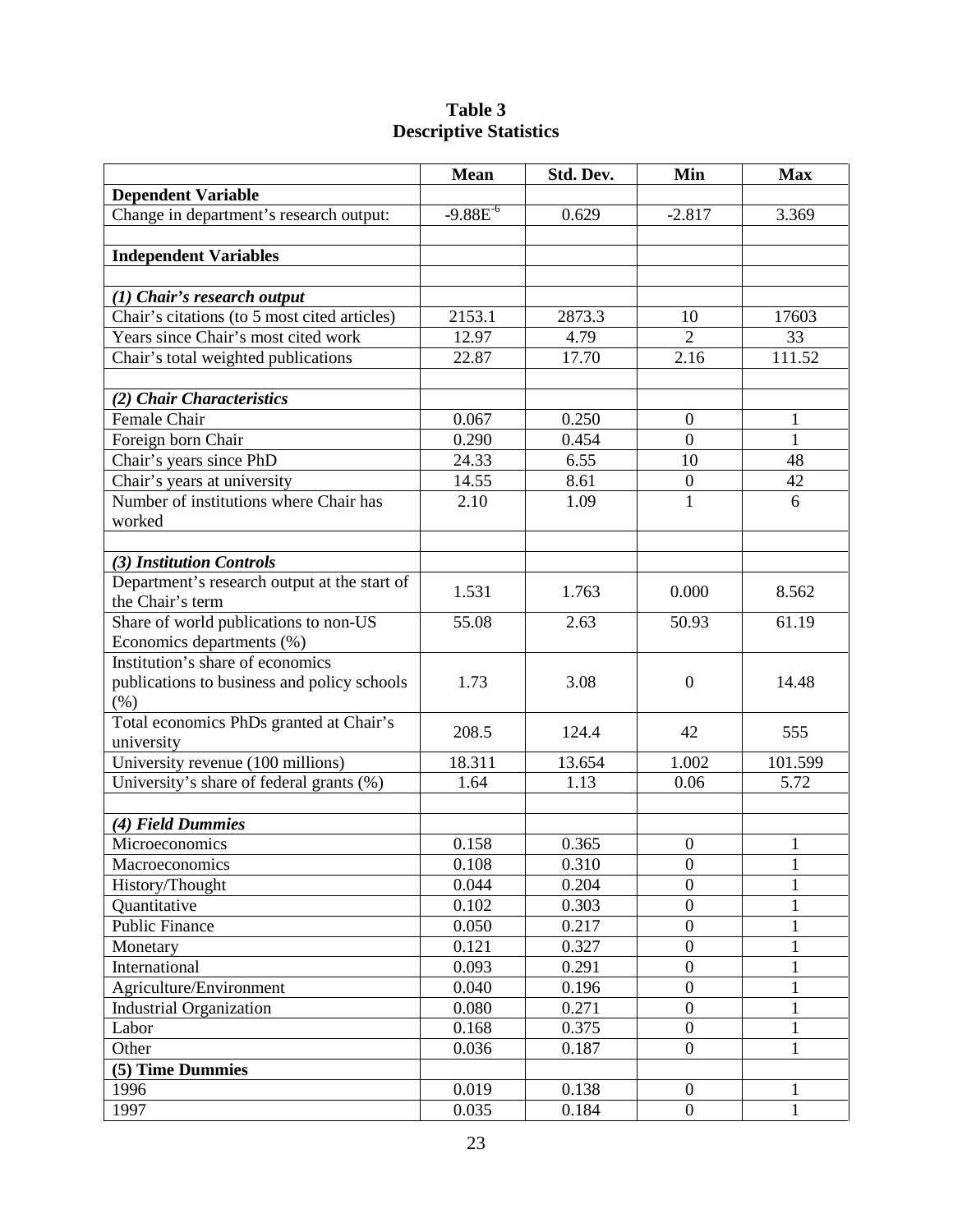| 1998 | 0.052 | 0.222 | $\theta$ |  |
|------|-------|-------|----------|--|
| 1999 | 0.063 | 0.243 | $\theta$ |  |
| 2000 | 0.068 | 0.252 | $\Omega$ |  |
| 2001 | 0.078 | 0.270 | $\Omega$ |  |
| 2002 | 0.081 | 0.272 | $\Omega$ |  |
| 2003 | 0.082 | 0.275 | $\theta$ |  |
| 2004 | 0.079 | 0.270 | $\theta$ |  |
| 2005 | 0.075 | 0.264 | $\theta$ |  |
| 2006 | 0.084 | 0.277 | $\theta$ |  |
| 2007 | 0.088 | 0.284 | $\Omega$ |  |
| 2008 | 0.076 | 0.266 | $\Omega$ |  |
| 2009 | 0.067 | 0.250 | $\theta$ |  |
| 2010 | 0.051 | 0.220 | $\theta$ |  |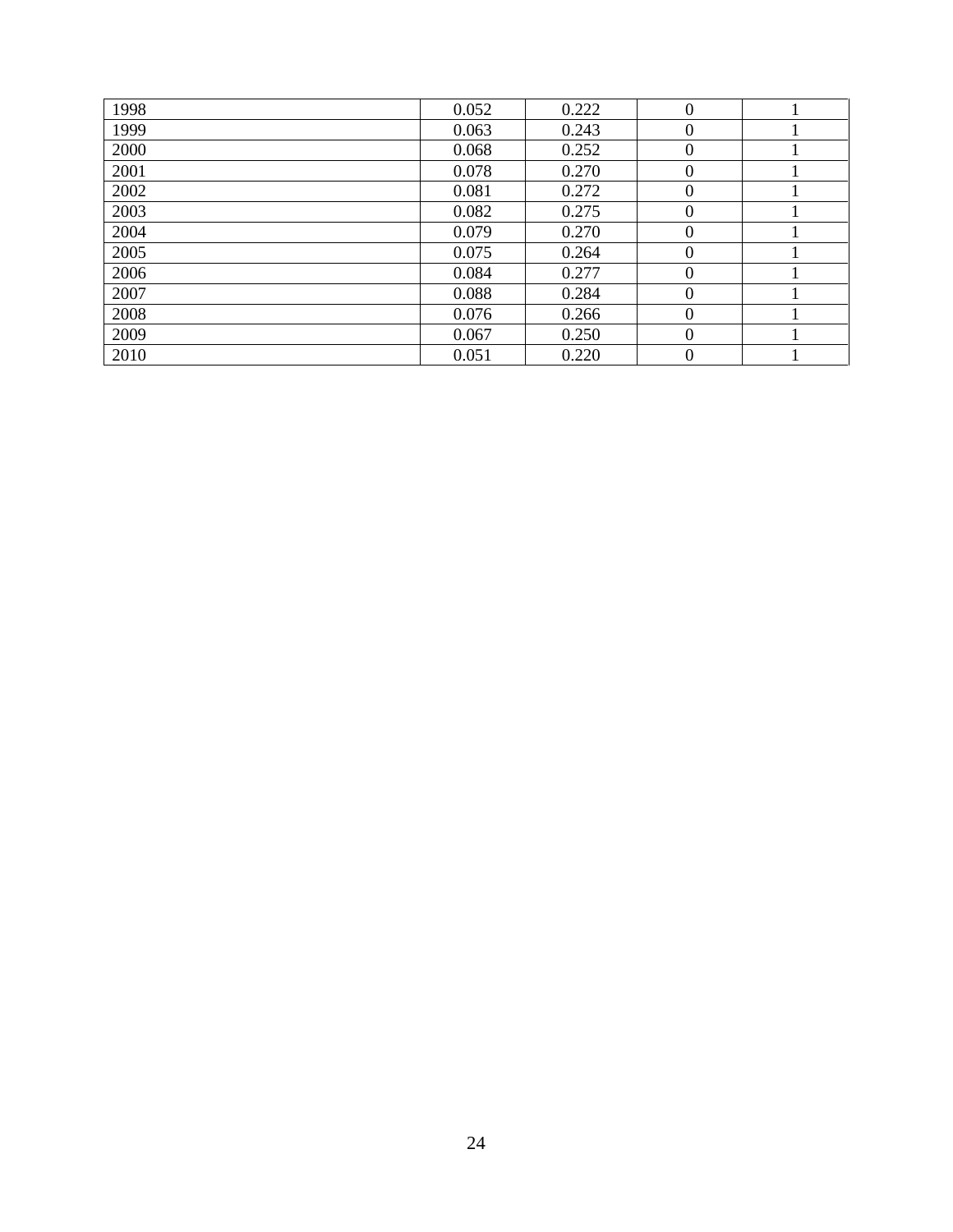#### **Table 4 Regression Equations for the Later Improvement in Department Research Performance**

(The dependent variable is the change in a department's research output measured between the first year of the incoming Chair's appointment and the current observed year. Research output of a department is measured by a 3-yr moving average of quality-weighted publications)

| <b>Explanatory variable</b>            | <b>Model 1</b>       | <b>Model 2</b>       | <b>Model 3</b>        | <b>Model 4</b>        |
|----------------------------------------|----------------------|----------------------|-----------------------|-----------------------|
| Chair's citations                      | $0.0001**$<br>(2.12) | $0.0001**$<br>(2.28) | $0.0002***$<br>(2.89) | $0.0001***$<br>(2.82) |
| Chair's citations squared              | $-0.0624**$          | $-0.0671**$          | $-0.0851***$          | $-0.0705***$          |
| (scaled by 10 million)                 | $(-1.96)$            | $(-2.11)$            | $(-2.57)$             | $(-2.86)$             |
| Department's research output at the    | $-0.0861*$           | $-0.0873*$           | $-0.0726*$            | $-0.2331***$          |
| start of the Chair's term              | $(-1.86)$            | $(-1.90)$            | $(-1.70)$             | $(-5.61)$             |
| Number of years since Chair's          |                      | $-0.0080$            | $-0.0253*$            | $-0.0205*$            |
| most cited work                        |                      | $(-0.68)$            | $(-1.71)$             | $(-1.72)$             |
|                                        |                      | $-0.0058$            | $-0.0087$             | $-0.0083$             |
| Chair's total weighted publications    |                      | $(-0.73)$            | $(-1.12)$             | $(-1.07)$             |
| Chair's total weighted                 |                      | 0.0001               | 0.0001                | 0.0000                |
| publications squared                   |                      | (0.71)               | (0.71)                | (1.03)                |
|                                        |                      |                      | 0.1348                | 0.1337                |
| Female Chair                           |                      |                      | (0.82)                | (0.86)                |
|                                        |                      |                      | 0.0085                | 0.0023                |
| Foreign-born Chair                     |                      |                      | (0.10)                | (0.03)                |
|                                        |                      |                      | $-0.0655**$           | $-0.0436$             |
| Chair's years since PhD                |                      |                      | $(-1.94)$             | $(-1.59)$             |
| Chair's years since PhD squared        |                      |                      | $0.0016***$           | $0.0011**$            |
|                                        |                      |                      | (2.52)                | (2.02)                |
| Chair's years at current university    |                      |                      | 0.0048                | 0.0037                |
|                                        |                      |                      | (0.67)                | (0.55)                |
| Number of institutions where           |                      |                      | 0.0667                | 0.0589                |
| Chair has worked                       |                      |                      | (1.07)                | (1.07)                |
| Share of world publications to non-    |                      |                      |                       | $-0.1520**$           |
| <b>US</b> Economics departments        |                      |                      |                       | $(-2.45)$             |
| Institution's share of publications to |                      |                      |                       | $0.0533**$            |
| business and policy schools            |                      |                      |                       | (2.14)                |
| Total economics PhDs granted at the    |                      |                      |                       | $0.0014***$           |
| Chair's university                     |                      |                      |                       | (2.64)                |
| University revenue <sup>a</sup>        |                      |                      |                       | 0.0057                |
|                                        |                      |                      |                       | (1.51)                |
| University's share of federal grants   |                      |                      |                       | $-0.0636*$            |
|                                        |                      |                      |                       | $(-1.68)$             |